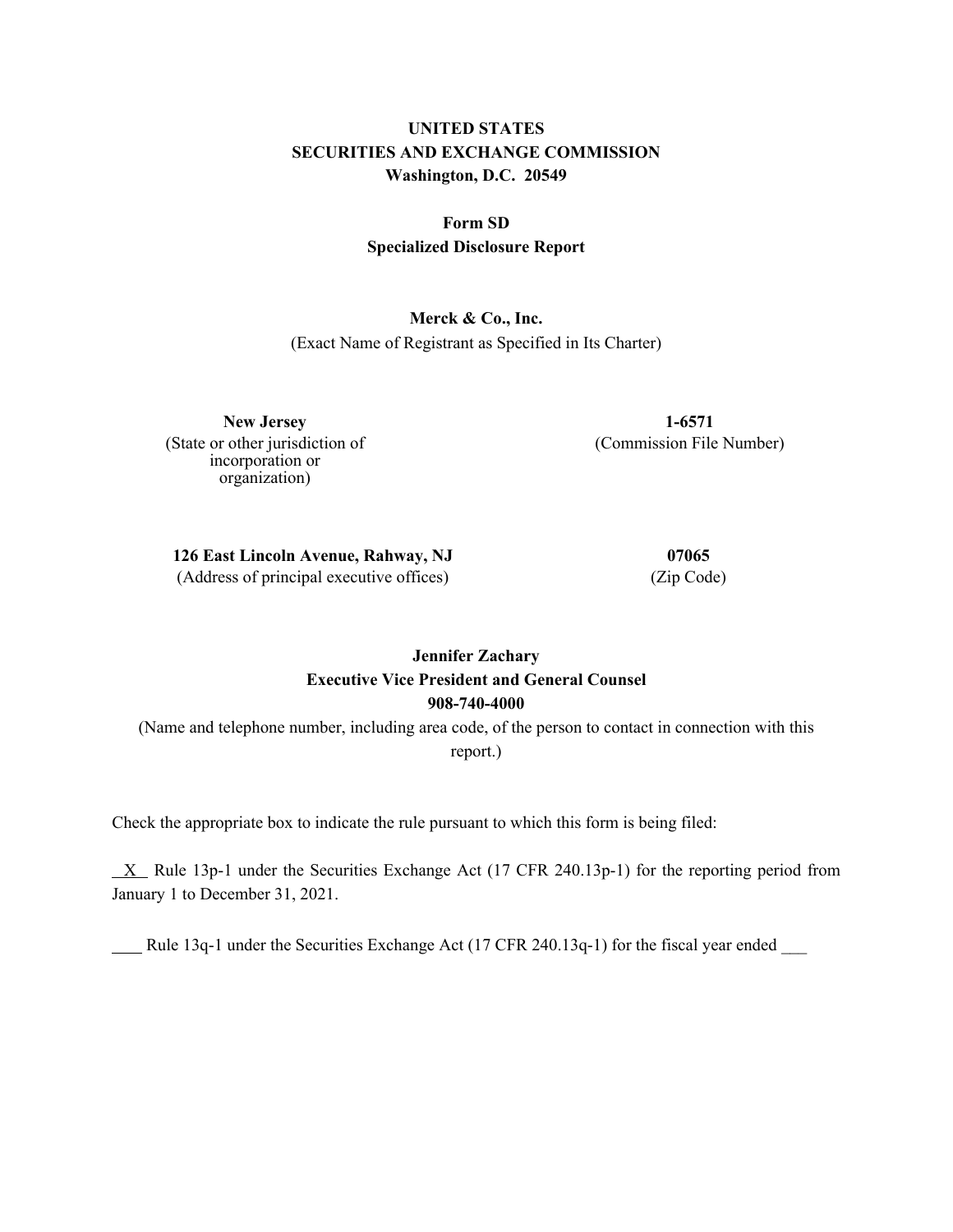#### **Section 1 - Conflict Minerals Disclosure**

#### **Items 1.01 and 1.02 Conflict Minerals Disclosure and Report, Exhibit**

#### **Conflict Minerals Disclosure**

A copy of Merck & Co., Inc.'s ("Merck's") Conflict Minerals Report for the reporting period from January 1, 2021 to December 31, 2021 is filed as Exhibit 1.01 hereto and is publicly available at:

https://www.merck.com/company-overview/responsibility/transparency-disclosures/<sup>1</sup>

#### **Section 2 – Resource Extraction Issuer Disclosure**

#### **Item 2.01 Resource Extraction Issuer Disclosure and Report**

Not applicable.

**Section 3 – Exhibits**

#### **Item 3.01 Exhibits**

[Exhibit 1.01 – Conflict Minerals Report for the reporting period January 1, 2021 to December 31, 2021.](#page-4-0)

<sup>1</sup>The reference to Merck's website is provided for convenience only, and its contents are not incorporated by reference into this Form SD and the Conflict Minerals Report nor deemed filed with the U.S. Securities and Exchange Commission.

#### **CAUTIONARY FACTORS THAT MAY AFFECT FUTURE RESULTS**

*This Specialized Disclosure Report on Form SD and any exhibits hereto may contain so-called "forwardlooking statements," all of which are based on management's current expectations and are subject to risks and uncertainties which may cause results to differ materially from those set forth in the statements. One can identify these forward-looking statements by their use of words such as "anticipates," "expects," "plans," "will," "estimates," "forecasts," "projects" and other words of similar meaning. One can also identify them by the fact that they do not relate strictly to historical or current facts. Forward-looking statements include, for example, statements about our expectations, intentions and plans to improve our due diligence and risk mitigation strategies related to any Conflict Minerals used in our manufacture or contract to manufacture activities. One must carefully consider any such statement and should understand that many factors could cause actual results to differ materially from the Company's forward-looking statements. These factors include inaccurate assumptions and a broad variety of other risks and uncertainties, including some that are known and some that are not. No forward-looking statement can be guaranteed and actual future results may vary materially.*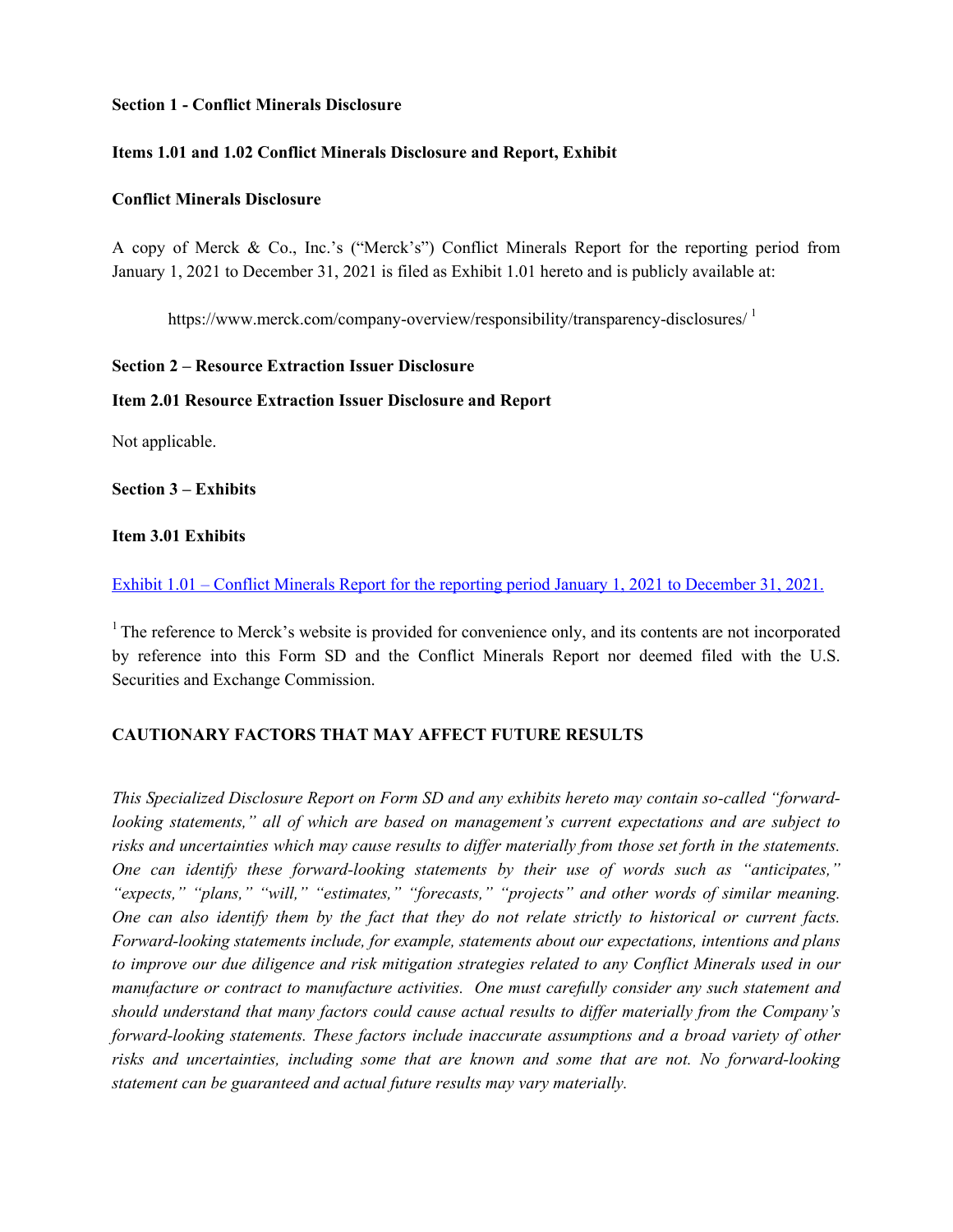*The Company does not assume the obligation to update any forward-looking statement. One should carefully evaluate such statements in light of factors, including risk factors, described in the Company's filings with the Securities and Exchange Commission, especially on Forms 10-K, 10-Q and 8-K. In Item 1A, "Risk Factors" of the Company's Annual Report on Form 10-K for the year ended December 31, 2021, as filed on February 25, 2022, the Company discusses in more detail various important risk factors that could cause actual results to differ from expected or historic results. The Company notes these factors for investors as permitted by the Private Securities Litigation Reform Act of 1995. One should understand that it is not possible to predict or identify all such factors. Consequently, the reader should not consider any such list to be a complete statement of all potential risks or uncertainties.*

#### **[REMAINDER OF PAGE INTENTIONALLY LEFT BLANK]**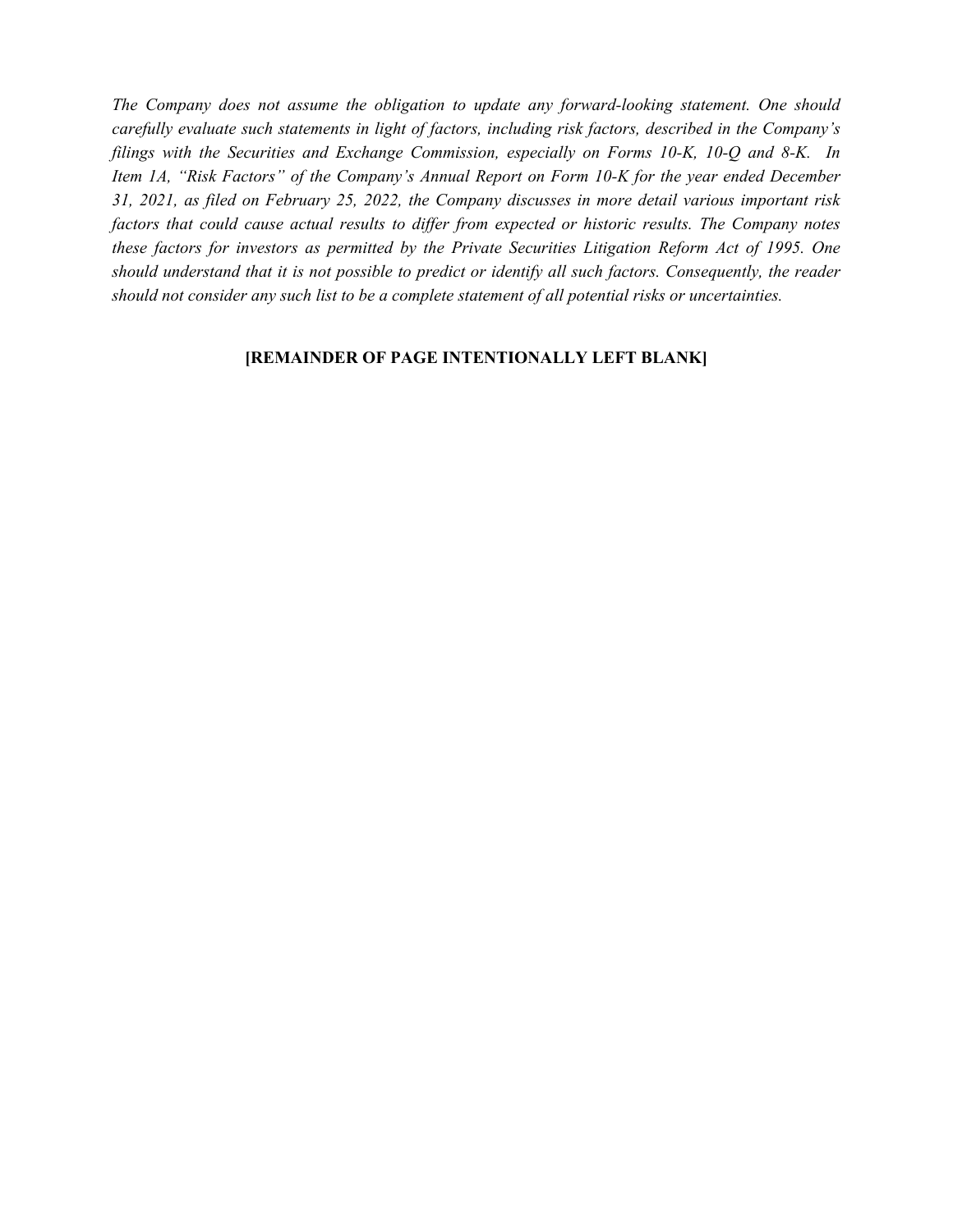#### **SIGNATURE**

Pursuant to the requirements of the Securities Exchange Act of 1934, the registrant has duly caused this report to be signed on its behalf by the duly authorized undersigned.

MERCK & CO., INC.

May 20, 2022 By: /s/ Sanat Chattopadhyay Name: Sanat Chattopadhyay Title: Executive Vice President and President, Merck Manufacturing Division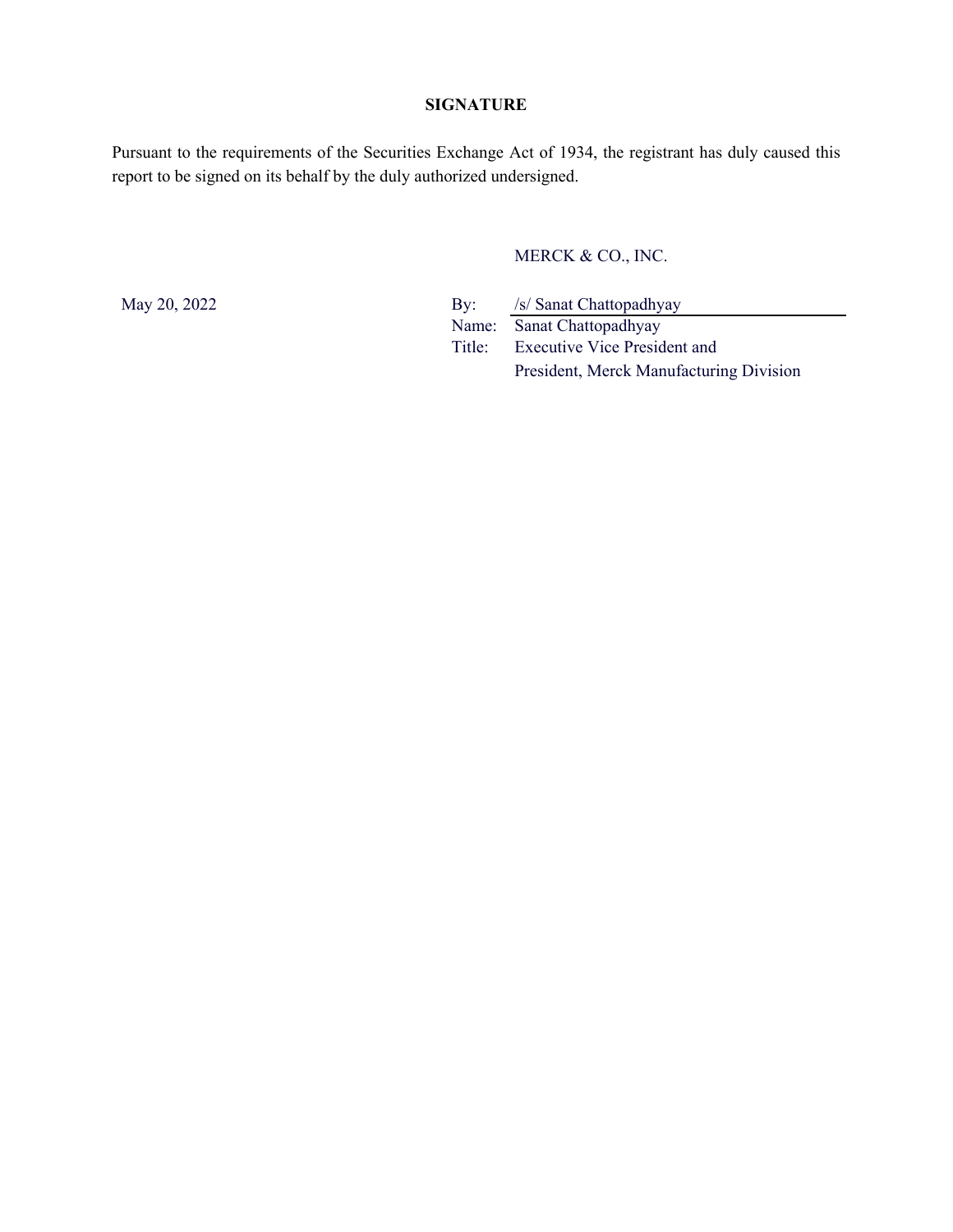#### **CONFLICT MINERALS REPORT FOR CALENDAR YEAR 2021**

### <span id="page-4-0"></span>**Part I: Introduction**

This document constitutes Merck & Co., Inc.'s Conflict Minerals Report (the "Report" or "CMR") for the year ended December 31, 2021. We have prepared this Report and are issuing it in accordance with the requirements of Rule 13p-1 under the Securities Exchange Act of 1934, as amended, and in connection with Merck & Co., Inc.'s disclosure filed on the specialized disclosure form ("Form SD"). Any references to "Merck," the "Company," "we," "us," and "our" refer to Merck & Co., Inc. and its consolidated subsidiaries.

The U.S. Securities and Exchange Commission ("SEC") has issued rules implementing the "Conflict Minerals" disclosure requirements of the Dodd-Frank Wall Street Reform and Consumer Protection Act (the "SEC Conflict Minerals Reporting Rule" or the "Rule"). If an SEC registrant manufactures (or contracts to have manufactured) products containing columbite-tantalite (coltan), cassiterite, gold, wolframite or their derivatives, which are limited to tantalum, tin and tungsten (collectively, "3TG" or "Conflict Minerals"), and the 3TG is necessary to such products' functionality or production, the Rule requires that registrant to undertake a Reasonable Country of Origin Inquiry ("RCOI").

If, as a result of the RCOI, the Company knows or has reason to believe that any 3TG contained in such products originated in the Democratic Republic of Congo or an adjoining country as defined in the Rule (the "Covered Countries"), and is not from recycled or scrap sources, the registrant must exercise due diligence on the source and chain of custody of such minerals. Specifically, registrants must determine whether: (a) any 3TG that is necessary to the functionality or production of a product manufactured or contracted to be manufactured by the registrant originated in the Covered Countries; and (b) any such 3TG directly or indirectly financed or benefitted armed groups in the Covered Countries.

#### **Overview**

Merck is a global health care company that delivers innovative health solutions through its prescription medicines, vaccines, biologic therapies and animal health products. The Company's operations are principally managed on a products basis and include two operating segments, which are the Pharmaceutical and Animal Health segments.

The Pharmaceutical segment includes human health pharmaceutical and vaccine products. Human health pharmaceutical products consist of therapeutic and preventive agents, generally sold by prescription, for the treatment of human disorders. The Company sells these human health pharmaceutical products primarily to drug wholesalers and retailers, hospitals, government agencies and managed health care providers such as health maintenance organizations, pharmacy benefit managers and other institutions. Human health vaccine products consist of preventive pediatric, adolescent and adult vaccines. The Company sells these human health vaccines primarily to physicians, wholesalers, physician distributors and government entities.

The Animal Health segment discovers, develops, manufactures, and markets a wide range of veterinary pharmaceutical and vaccine products, as well as health management solutions and services, for the prevention, treatment and control of disease in all major livestock and companion animal species. The Company also offers an extensive suite of digitally connected identification, traceability, and monitoring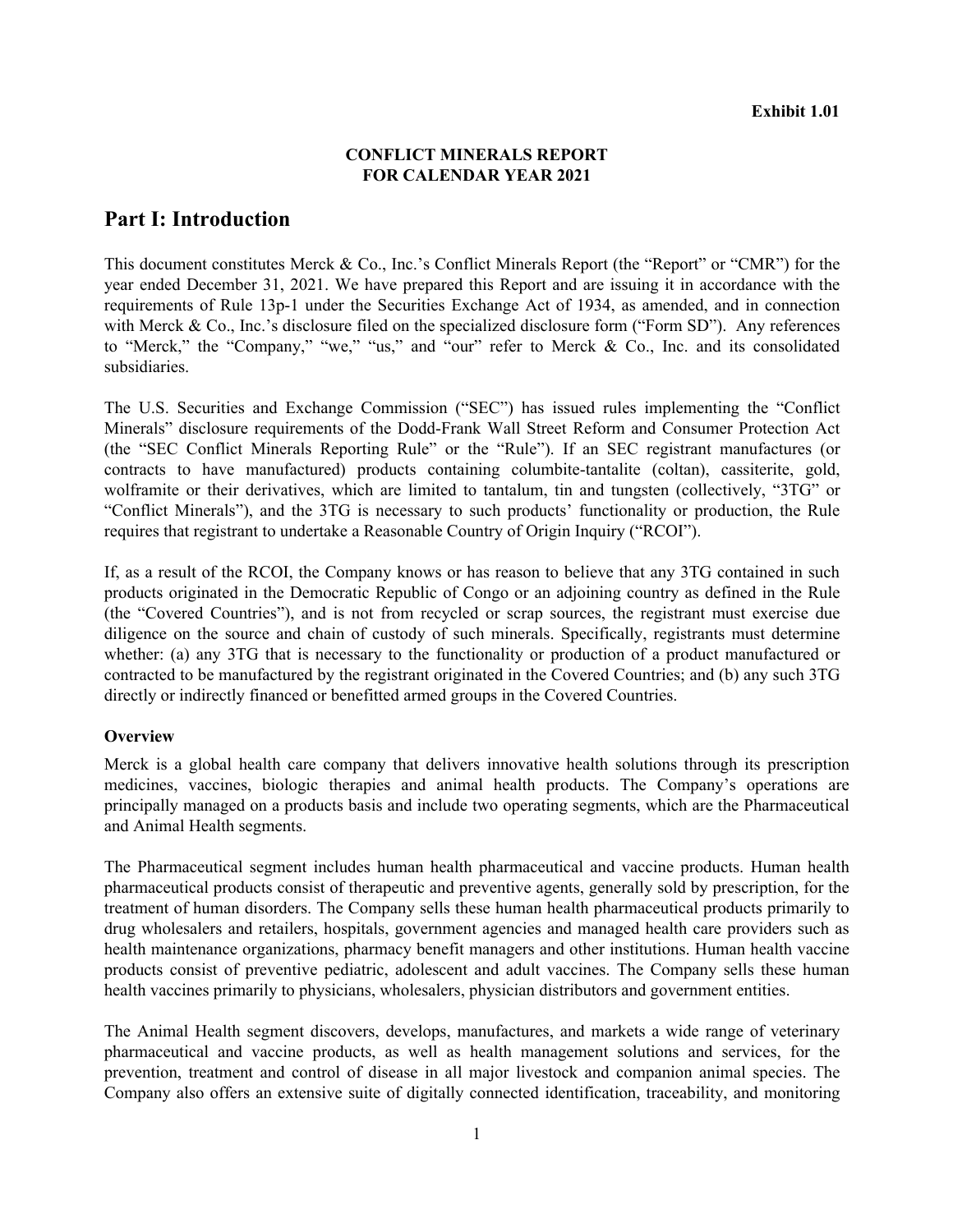technologies for livestock, veterinarian, pet owner, wildlife research, aqua, and animal producer customers through its affiliated brands. These products (collectively referred to as Merck Animal Health Intelligence ("MAHI") products), are designed to improve the quality of life of animals, protect the human food chain, and assist in aquaculture conservation efforts. The Company sells these products to veterinarians, distributors and animal health producers. MAHI's suite of products is largely digital, meaning that such products inherently involve a greater potential use of 3TG.

On June 2, 2021, Merck completed the spin-off of products from its women's health, biosimilars and established brands businesses into a new, independent, publicly traded company named Organon & Co. (Organon) through a distribution of Organon's publicly traded stock to Company shareholders. The established brands included in the transaction consisted of dermatology, non-opioid pain management, respiratory, select cardiovascular products, as well as the rest of Merck's diversified brands franchise.

Merck has thousands of direct material suppliers and an extensive internal and external network of manufacturing sites around the world. Given the size and complexity of Merck's supply chain, Merck is several tiers removed from smelters/refiners and has no direct business relationship with them. As a result, Merck must rely on its direct material suppliers to provide information on their upstream supplier sourcing; this includes country of origin determinations for Conflict Minerals that may go into the materials or product provided by those direct material suppliers to Merck. In addition, the amount of reliable information available globally on the traceability and sourcing of Conflict Minerals is limited, which presents another challenge to our ability to precisely track any Conflict Minerals back to their source and origin, thereby making us more reliant on the information provided by our direct material suppliers and industrial initiatives such as the Responsible Materials Initiative ("RMI").

#### **Our Conflict Minerals Policy**

Merck has established a Conflict Minerals Policy governing its position and commitment on managing the use of Conflict Minerals in its supply chain.

Our Conflict Minerals Public Policy Statement can be found on our website:

Public Policy Statement - Conflict Minerals

#### **Our Scoping Assessment**

Merck undertook scoping assessment activities to determine which materials and products in our supply chain for this reporting period contain any Conflict Minerals that may be necessary to the functionality or production of our products, including those made by contract manufacturers or that Merck manufactures along with its joint ventures. Consistent with the Company's last filing, Merck has determined that none of our Pharmaceutical or Animal Health medicines, vaccines or biologic products contains 3TG.

Merck does, however, have reason to believe that 3TG may be necessary to the functionality or production of certain MAHI products, including electronic identification and monitoring tags and collars for livestock and companion animals, home pet products that monitor behaviors, and electronic and radiofrequency identification products and other technology products for fish conservation and aquaculture. Merck also has reason to believe that 3TG may be necessary to the functionality or production of a small number of its product delivery systems and ancillary devices to support the use of certain of our prescription medicines, vaccines and biological products. The products for which Merck believes 3TG may be necessary to the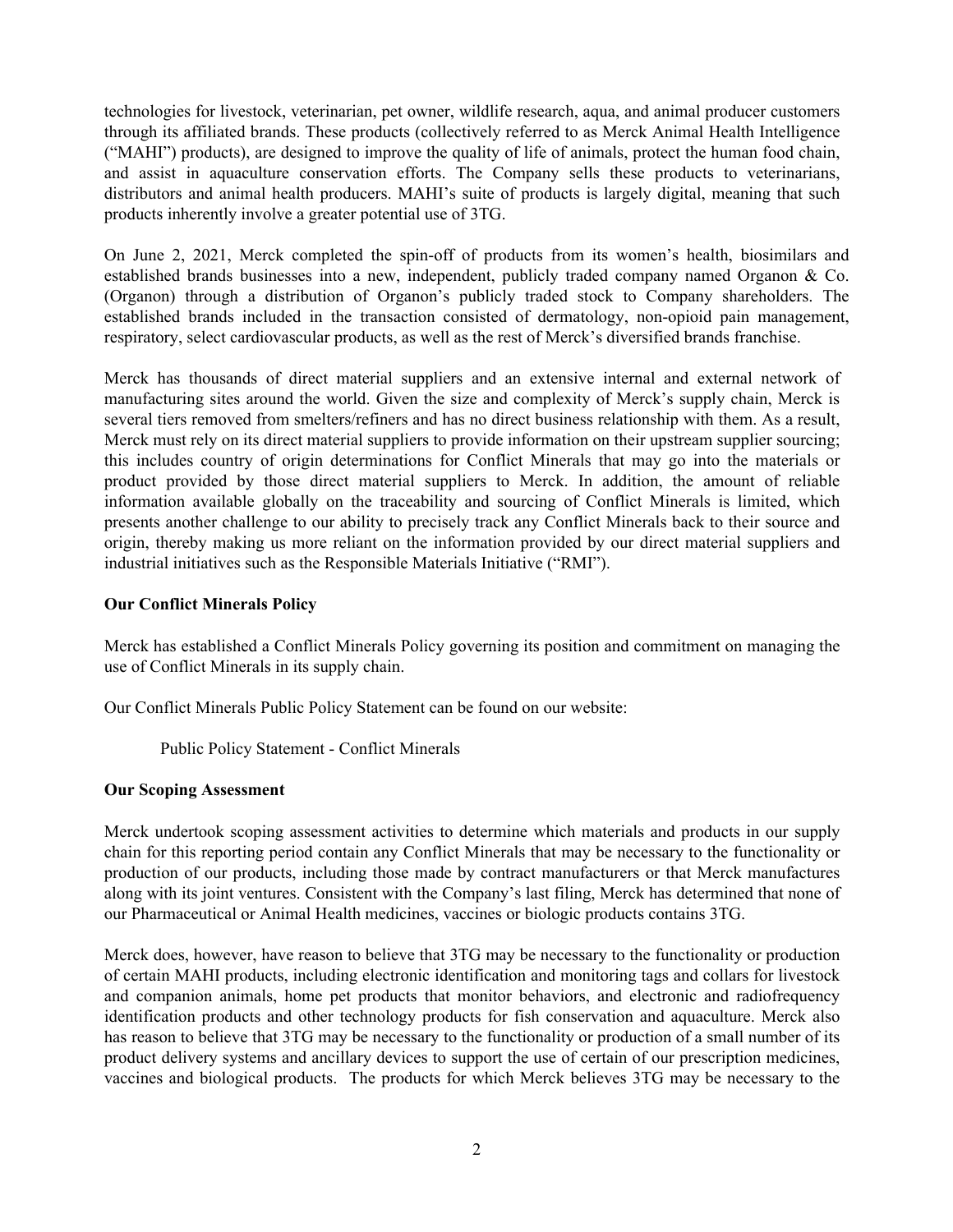functionality or production are referred to herein as our "in-scope products." Merck is taking the actions described in Part II and conducting a RCOI of these in-scope products.

## **Part II. Reasonable Country of Origin Inquiry**

For the 2021 reporting period, Merck retained a third-party vendor, who used the Conflict Minerals Reporting Template ("CMRT") published by the RMI for the RCOI survey to obtain countries of origin information for any Conflict Mineral smelters/refiners that may exist upstream in our supply chain. Merck, with the assistance of the third-party vendor, performed a Conflict Minerals applicability scoping assessment to determine which of our suppliers sell products to Merck that may contain 3TG in their materials or products, or for which 3TG is necessary to the functionality or production of the materials or products.

With the ongoing integration of the recently acquired MAHI portfolio of products, our scoping assessment confirmed that approximately 635 direct material suppliers (including contract manufacturers) were in scope for the 2021 RCOI survey. Accordingly, via our third-party vendor, we sent the RCOI survey to these suppliers and requested that they identify the smelters/refiners and countries of origin of the Conflict Minerals in products or materials they supply to us.

Each direct material supplier received an introductory email that provided each supplier with information on the SEC Conflict Minerals Reporting Rule and the reasons for contacting them. The suppliers were also provided with information on how to complete the CMRT. Following the initial survey request, reminder emails were sent asking suppliers to complete the RCOI survey.

We received responses from 137 direct material suppliers that were in the RCOI survey. Of these, 110 stated that some 3TG is used in their materials or products or is necessary to the functionality or production of the materials or products purchased by Merck. A number of the direct material suppliers that responded to our survey identified specific smelters or refiners. Based on the RCOI survey responses received and subsequent smelter/refiner information verification, we have reason to believe that some smelters/refiners identified by our direct material suppliers may be sourcing 3TG from the Covered Countries and that the 3TG does not completely come from recycled or scrap sources; however, we cannot be certain that the identified smelters and refiners supplied 3TG for parts and components supplied to Merck rather than to other customers, and we are continuing to conduct due diligence activities, as described further in Part VI below.

# **Part III. Design of Conflict Minerals Program**

We have designed our due diligence process to conform, in all material respects, with the Organization for Economic Co-Operation and Development's Due Diligence Guidance for Responsible Supply Chains of Minerals from Conflict-Affected and High-Risk Areas ("OECD Guidance"), and related supplements for tin, tantalum, tungsten and gold. Summarized below are the design components of our Conflict Minerals program as they relate to the five-step framework from the OECD Guidance.

### **OECD Step 1: Establish strong company management systems**

**Conflict Minerals Policy:** We have an established Conflict Minerals Public Policy Statement. It is posted on our Company website.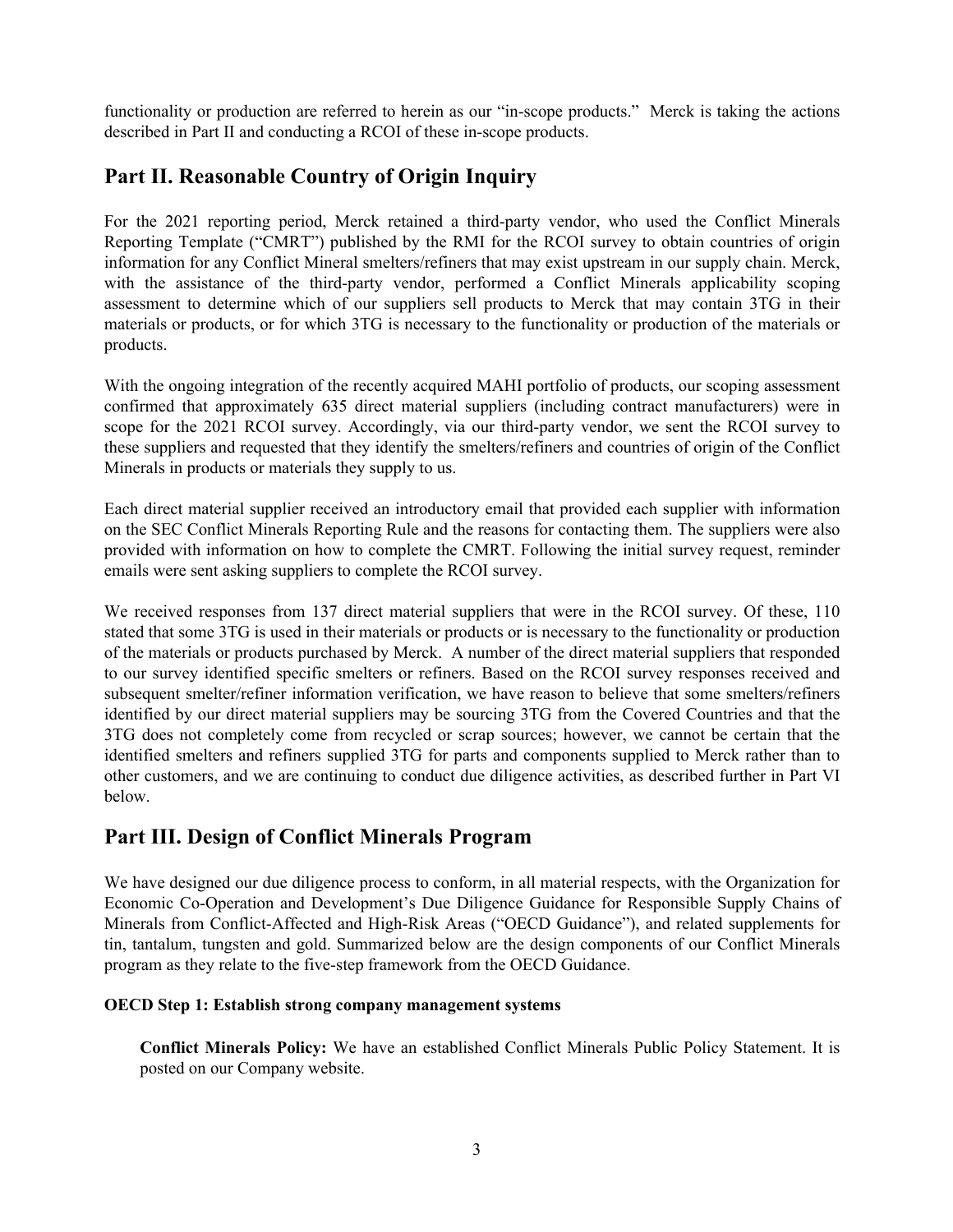**Conflict Minerals Expectations**: We define and communicate our expectations for the responsible sourcing of minerals in our Company's Business Partner Code of Conduct. All business partners that engage in the manufacture of our products or that supply direct materials are expected to maintain procedures to ensure the responsible sourcing of minerals.

**Conflict Minerals Team:** We maintain a cross-functional team consisting of Compliance, Legal, and Global Supplier Management that supervises and manages our Conflict Minerals program. We also engage the services of a third party to support the implementation of our program. This team provides program updates to senior management of Global Supplier Management, the Merck Manufacturing Division, and the Animal Health Division.

**Conflict Minerals Training:** We train internal staff that have responsibility for sourcing direct materials on the processes and procedures that must be followed when sourcing materials, including those that may potentially contain Conflict Minerals.

**Conflict Minerals Information:** Through our third-party vendor, we provide information and training materials on Conflict Minerals to direct materials suppliers identified as in-scope to receive a supply chain survey to help inform and educate them.

**Conflict Minerals Control System:** We maintain a Conflict Minerals program that is linked to our supplier sourcing decision-making process. We apply a conflict minerals supply chain system of controls and transparency through the use of the CMRT, to identify the smelters/refiners that process the necessary Conflict Minerals potentially contained in our products.

**Conflict Minerals Recordkeeping:** We keep business records that relate to our Conflict Minerals program, including the results of RCOI surveys and smelter/refiner due diligence activities, and retain them for at least 5 years.

**Conflict Minerals Contract Clause:** There is a Conflict Minerals compliance clause for inclusion in our contract templates used with direct material suppliers whose materials or products are known to contain Conflict Minerals and for which Conflict Minerals are necessary to the functionality or production of the products.

**Grievance Mechanism:** We maintain a mechanism to allow employees, suppliers, business partners and other stakeholders to report concerns, including those that relate to our Conflict Minerals program. Concerns may be reported confidentially and anonymously at msdethics.com.

#### **OECD Step 2: Identify and assess risks in our supply chain**

**Identify**: We identify all direct material suppliers, including contract manufacturers and joint venture partners that supply materials and products to our Company which may potentially contain Conflict Minerals and that are considered in-scope.

**Survey**: For all direct material suppliers whose materials or products are considered likely to contain Conflict Minerals and for which Conflict Minerals are necessary to the production or functionality of the materials or products, we survey (via our third-party vendor) these suppliers using the CMRT developed by RMI, requesting them to identify smelters/refiners and countries of origin of the Conflict Minerals in the materials and products they provide to us.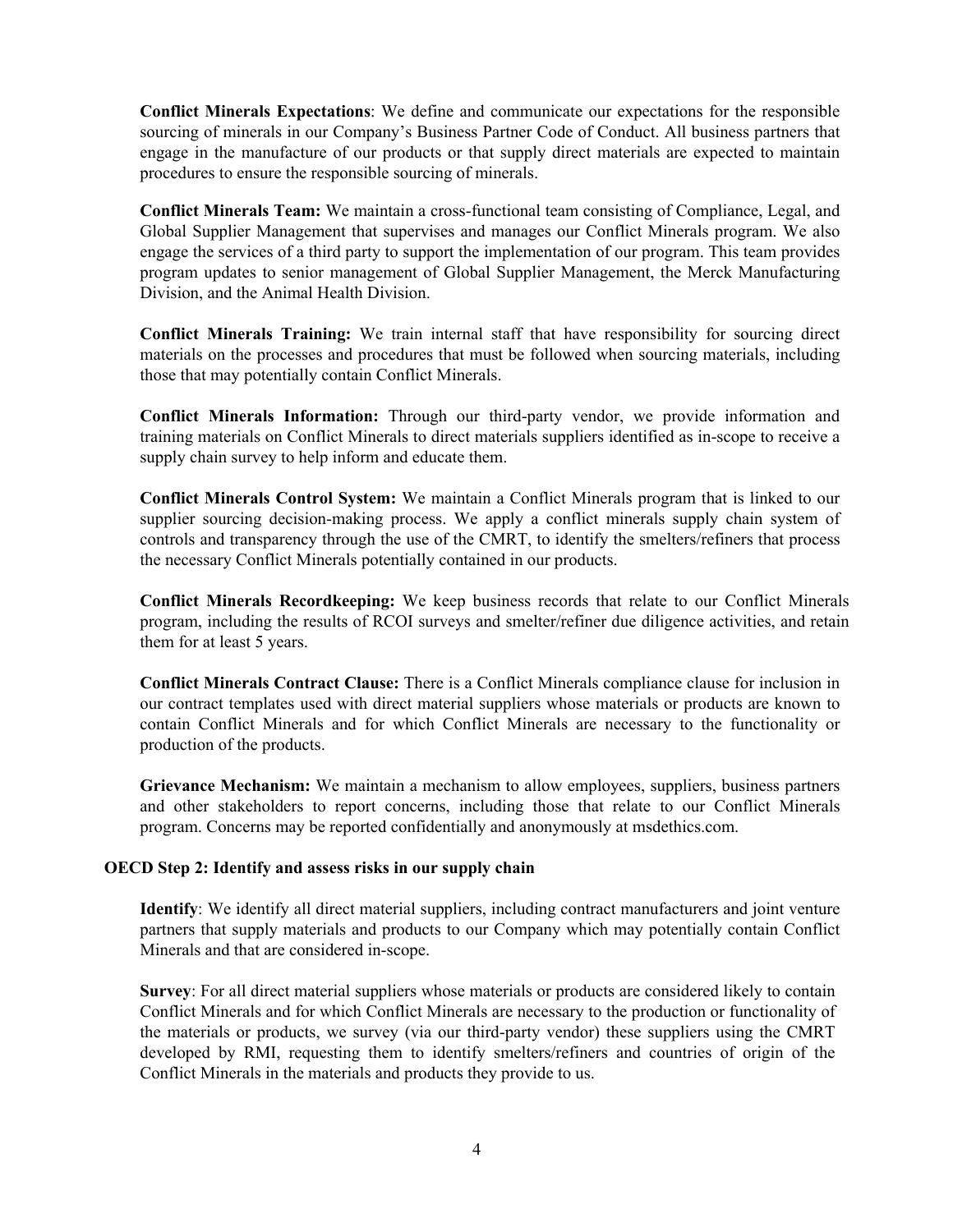**Follow-Up**: When direct material suppliers fail to provide complete and consistent responses to our RCOI survey request in a timely manner, we (via our third-party vendor) follow up to obtain the requested information. We (via our third-party vendor) sent as many as five follow-up communications to each MAHI supplier that had not responded throughout the duration of the campaign, and we have updated our standard MAHI supplier template agreement to require responses from suppliers with whom we engage.

**Compare and Research**: Upon receipt of the RCOI survey response, we (via our third-party vendor) compare each supplier's reported list of smelters/refiners against the list of facilities that have received "conformant" or "confirmed" designation from the Responsible Minerals Assurance Process ("RMAP") or other independent third-party audit programs to identify their "conflict-free" status. We rely on RMI data to ascertain the countries of origin of the Conflict Minerals processed by these facilities and, additionally, we leverage the research capabilities of a third-party service provider to attempt to identify the countries of origin for supplier identified smelters/refiners that are not disclosed by the RMI.

**Document**: At the conclusion of the process, we document the smelters/refiners and related countries of origin information for supplier identified smelters/refiners.

#### **OECD Step 3: Execute a strategy to respond to identified risks**

Our Conflict Minerals Team meets with relevant business sourcing managers to discuss and agree upon the actions Merck will take to maintain supplier compliance with our Conflict Minerals Policy. Our risk mitigation efforts are specifically related to our Conflict Minerals Policy, with the goal of bringing each surveyed supplier into compliance with our requirements.

#### **OECD Step 4: Carry out independent third-party audits**

Merck relies on the independent third-party audits of smelters/refiners that are conducted as part of the RMAP, which evaluates the procurement practices of smelters and refiners that process and provide Conflict Minerals to our supply chain.

#### **OECD Step 5: Report annually on Supply Chain Due Diligence**

Merck reports its annual Conflict Minerals due diligence results to the SEC and makes the report available on the Company website at

https://www.merck.com/company-overview/responsibility/transparency-disclosures/.

The information on this website is not incorporated by reference into this CMR and does not constitute a part of this CMR.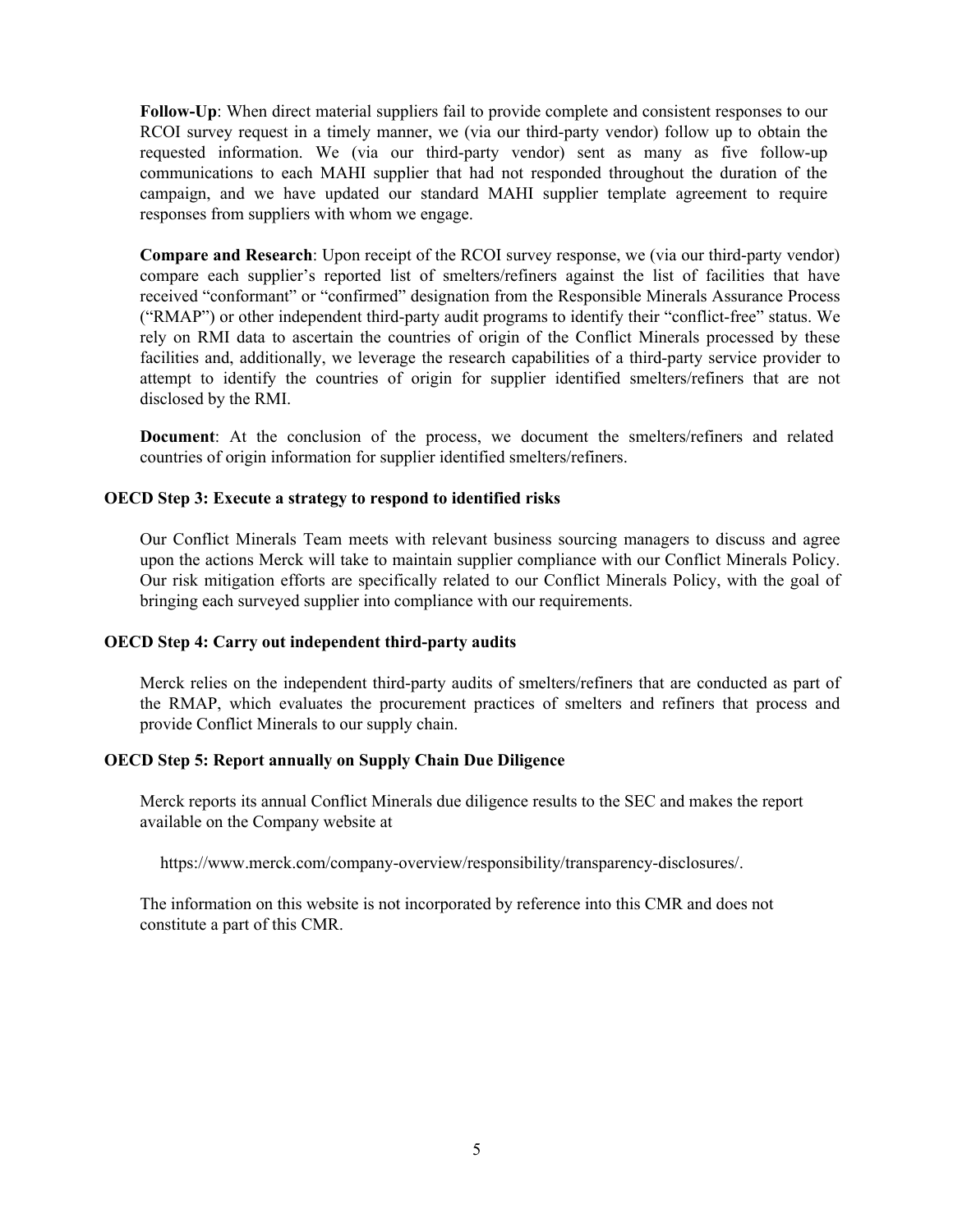# **Part IV: Due Diligence Performed**

Below is a summary description of the due diligence activities Merck performed for this reporting period:

- Continued to engage a third-party service provider to run our Conflict Minerals program, which included:
	- Issued requests to all in-scope suppliers to complete/return a CMRT to obtain smelter/refiner and countries of origin information for the materials/products they provided to Merck in 2021.
	- Performed verification activities to determine if any of the smelters/refiners disclosed by suppliers are Conflict Minerals processing facilities, using the Standard Smelter List published by RMI.
		- Where a supplier-identified smelter/refiner was confirmed as a Conflict Minerals processing facility, we evaluated whether that smelter/refiner was certified as "conformant" or "active" using the RMAP, or other equivalent validation program.
	- Contacted surveyed suppliers on responses to supply chain surveys that we identified as having incomplete or potentially inaccurate information to seek additional clarifying information.
	- Monitored and tracked surveyed suppliers to determine their progress in meeting our Company's Conflict Minerals reporting requirements.
	- Contacted suppliers that did not respond to our supply chain survey request and asked them to provide an updated CMRT.
	- Participated in an outreach program to smelters and refiner facilities not currently enrolled in the RAMP to encourage their participation.
- Reported on the status of our Conflict Minerals program to senior management in our Global Supplier Management Group, the Merck Manufacturing Division and Animal Health Division.
- Provided Conflict Minerals training to new internal sourcing professionals involved in direct material sourcing activities.
- Updated MAHI's supply agreement template to include a requirement that suppliers provide information in response to supply chain survey requests in the future.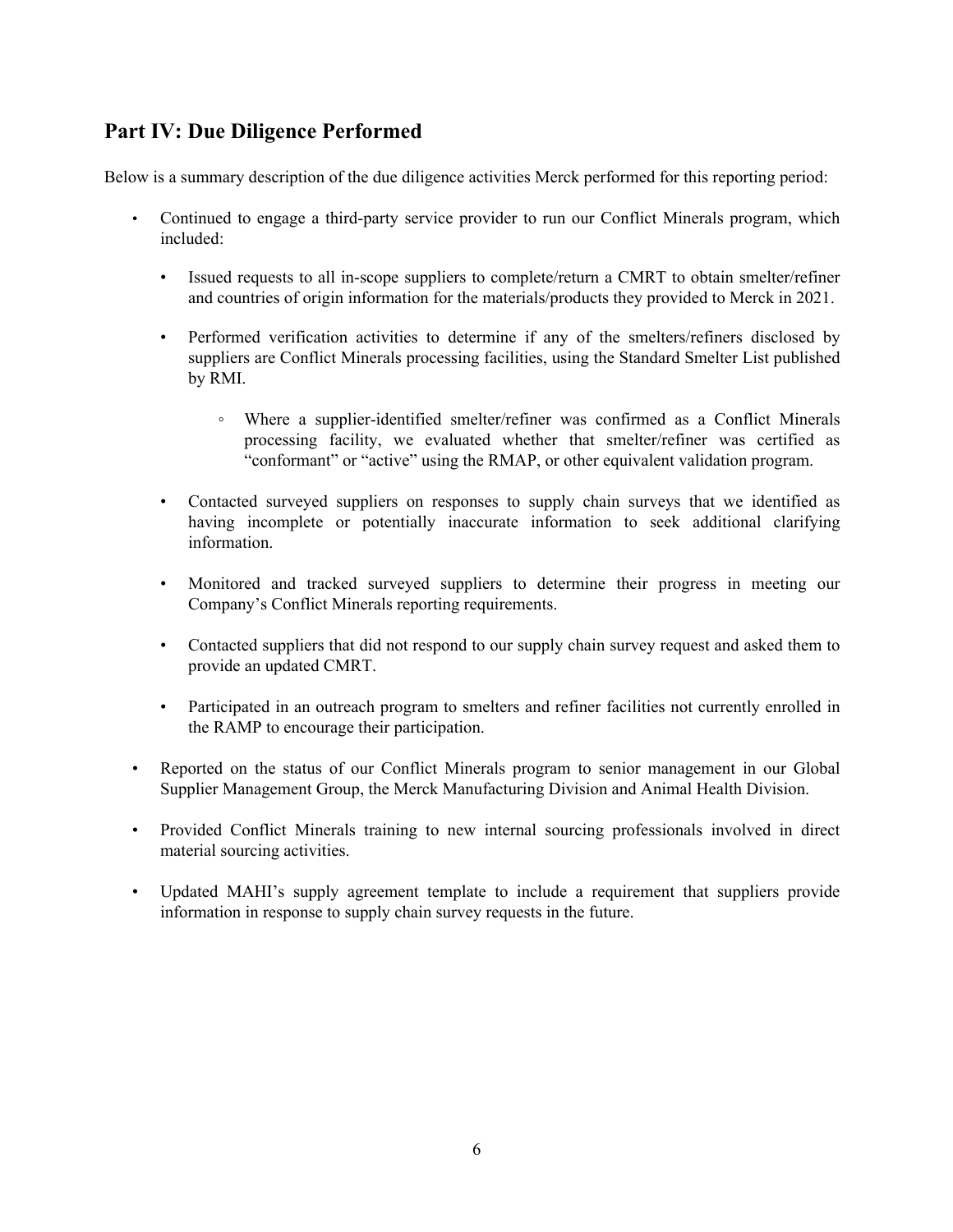## **Part V: Results of Due Diligence**

During this reporting period, we confirmed that none of our Pharmaceutical or Animal Health medicines, vaccines or biologic products contains any 3TG; however, Merck does have reason to believe 3TG may be necessary to the functionality or production of certain MAHI products as well as a small number of its product delivery systems and ancillary devices to support the use of certain of our pharmaceutical and animal medicines, vaccines and biological products.

Merck cannot at this time draw any definitive conclusions about the countries of origin for, or the conformant status of, all identified smelters/refiners that may be necessary to its in-scope products' functionality or production. The majority of the smelters/refiners identified by our suppliers were at company-level of their upstream suppliers and, therefore, potentially not relevant to the materials or products they supply to us.

Although some or all of the information in Appendix I and Appendix II below may not be relevant to any Merck product, Merck has chosen to aggregate the smelter/refiner data for all responding in-scope suppliers that identified smelters/refiners and report it in the Appendices below for the reasons noted above.

Our efforts to determine the countries of origin for supplier identified smelters/refiners is, as described in this report, reliant on the "conformant" smelter/refiner information provided by RMI.

| <b>Metal</b> | <b>Total Number of Smelters/</b>  | Number of                  | Number of                |
|--------------|-----------------------------------|----------------------------|--------------------------|
|              | <b>Refiners Identified By our</b> | <b>Confirmed Smelters/</b> | "Conformant"             |
|              | <b>Direct Material Suppliers</b>  | <b>Refiners</b>            | <b>Smelters/Refiners</b> |
| <b>Total</b> | 451                               | 339                        | 232                      |

*Notes:*

*"Confirmed" means smelters/refiners appear on the Standard Smelter List of the RMI's CMRT.*

*"Conformant" means smelters/refiners are conformant with the RMAP assessment protocols.* 

*The compliance status reflected in the table is based solely on information published by RMI.* 

## **Part VI: Future Due Diligence Measures**

Merck is continuing to execute the activities described in Part III "Design of Conflict Minerals Program" and Part IV "Due Diligence Performed" for the next reporting period.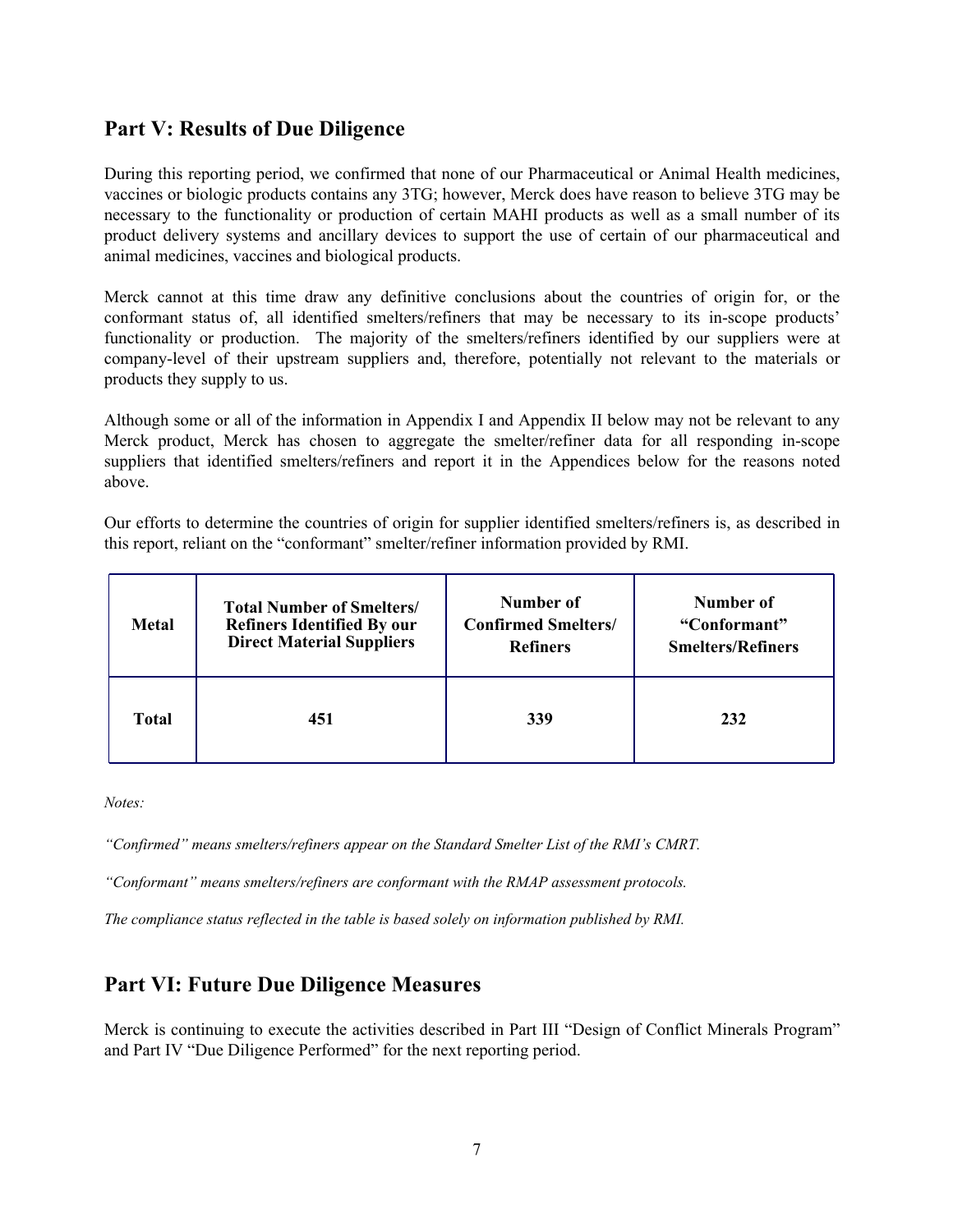#### **Appendix I: Smelter or Refiner Information**

This list includes the facilities which, to the extent known, processed Tin, Tantalum, Tungsten and Gold in Merck's supply chain. Merck conducts no direct transactions and has no contractual relationships with these smelters and refiner facilities nor their sources of ore.

The information provided in the list is an aggregation of data received from our direct material suppliers and not a confirmation of Conflict Minerals contained in our products. Since many of the identified smelters/refiners were disclosed at the company-level by our direct material suppliers, Merck is unable to confirm which specific smelters/refiners were actually linked to our products. Therefore, the list may contain smelters/refiners that do not relate directly to Merck's products.

| <b>Metal</b> | <b>Smelter Name</b>                               | <b>Facility Location</b> | <b>Smelter ID</b> | <b>Status</b> |
|--------------|---------------------------------------------------|--------------------------|-------------------|---------------|
| Gold         | Argor-Heraeus S.A.                                | Switzerland              | CID000077         | $\ast$        |
| Gold         | Asahi Pretec Corp.                                | Japan                    | CID000082         | $\ast$        |
| Gold         | Dowa                                              | Japan                    | CID000401         | $\ast$        |
| Gold         | Eco-System Recycling Co., Ltd. East Plant         | Japan                    | CID000425         | $\ast$        |
| Gold         | Heraeus Metals Hong Kong Ltd.                     | China                    | CID000707         | $\ast$        |
| Gold         | Ishifuku Metal Industry Co., Ltd.                 | Japan                    | CID000807         | $\ast$        |
| Gold         | JX Nippon Mining & Metals Co., Ltd.               | Japan                    | CID000937         | $\ast$        |
| Gold         | Kojima Chemicals Co., Ltd.                        | Japan                    | CID000981         | $\ast$        |
| Gold         | Matsuda Sangyo Co., Ltd.                          | Japan                    | CID001119         | $\ast$        |
| Gold         | Mitsubishi Materials Corporation                  | Japan                    | CID001188         | $\ast$        |
| Gold         | Mitsui Mining and Smelting Co., Ltd.              | Japan                    | CID001193         | $\ast$        |
| Gold         | Nihon Material Co., Ltd.                          | Japan                    | CID001259         | $\ast$        |
| Gold         | Shandong Zhaojin Gold & Silver Refinery Co., Ltd. | China                    | CID001622         | $\ast$        |
| Gold         | Solar Applied Materials Technology Corp.          | Taiwan                   | CID001761         | $\ast$        |
| Gold         | Sumitomo Metal Mining Co., Ltd.                   | Japan                    | CID001798         | $\ast$        |
| Gold         | Tanaka Kikinzoku Kogyo K.K.                       | Japan                    | CID001875         | $\ast$        |
| Gold         | Tokuriki Honten Co., Ltd.                         | Japan                    | CID001938         | $\ast$        |
| Gold         | Allgemeine Gold-und Silberscheideanstalt A.G.     | Germany                  | CID000035         | $\ast$        |
| Gold         | Almalyk Mining and Metallurgical Complex          | Uzbekistan               | CID000041         | $\ast$        |
| Gold         | AngloGold Ashanti Corrego do Sitio Mineracao      | <b>Brazil</b>            | CID000058         | $\ast$        |
| Gold         | Asaka Riken Co., Ltd.                             | Japan                    | CID000090         | $\ast$        |
| Gold         | Aurubis AG                                        | Germany                  | CID000113         | $\ast$        |
| Gold         | Bangko Sentral ng Pilipinas                       | Philippines              | CID000128         | $\ast$        |
| Gold         | <b>Boliden AB</b>                                 | Sweden                   | CID000157         | $\ast$        |
| Gold         | C. Hafner GmbH + Co. KG                           | Germany                  | CID000176         | $\ast$        |
| Gold         | CCR Refinery - Glencore Canada Corporation        | Canada                   | CID000185         | $\ast$        |
| Gold         | Cendres + Metaux S.A.                             | Switzerland              | CID000189         | $\ast$        |
| Gold         | Chimet S.p.A.                                     | Italy                    | CID000233         | $\ast$        |
| Gold         | Chugai Mining                                     | Japan                    | CID000264         | $\ast$        |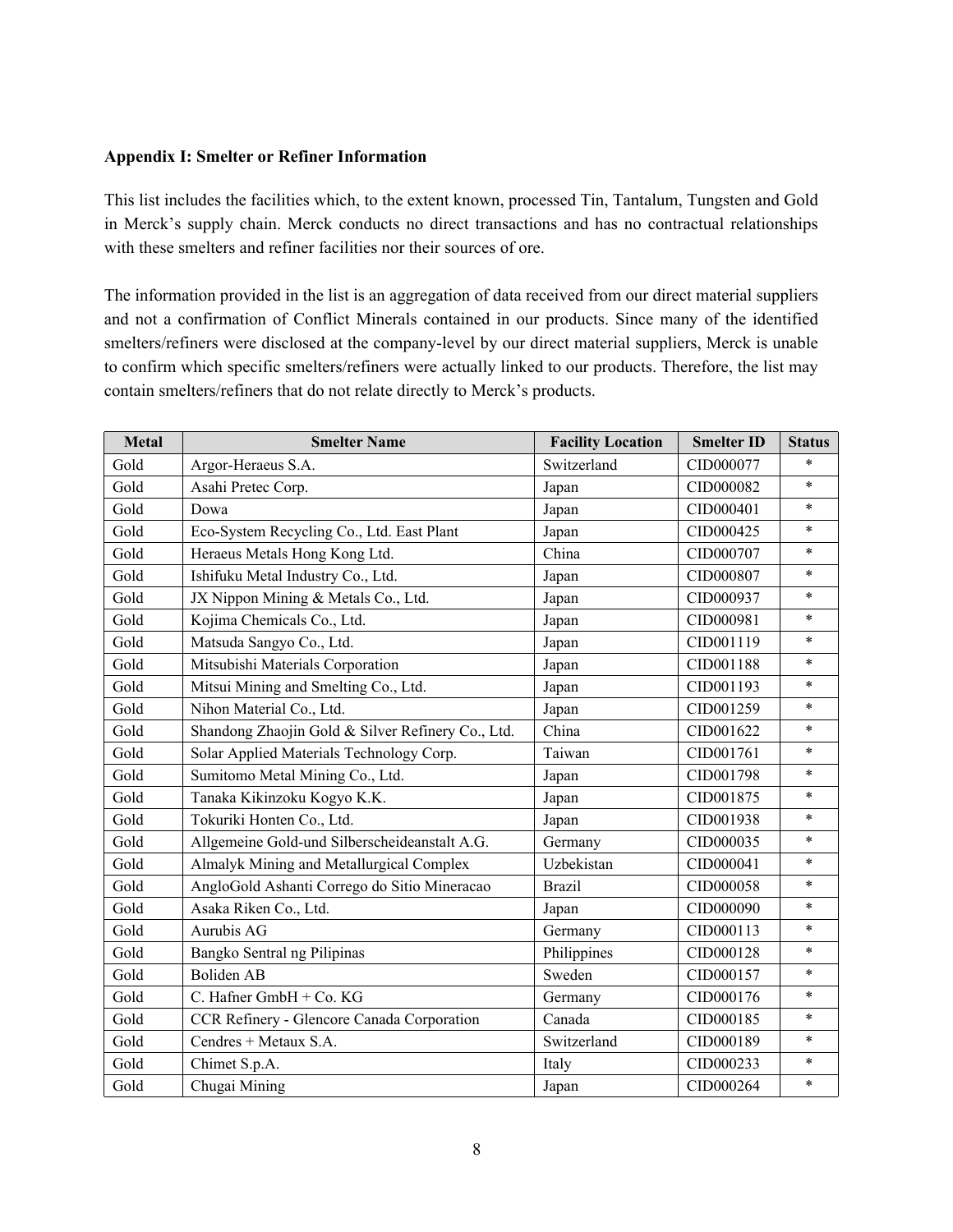| Gold | Daye Non-Ferrous Metals Mining Ltd.             | China                     | CID000343 |        |
|------|-------------------------------------------------|---------------------------|-----------|--------|
| Gold | DSC (Do Sung Corporation)                       | Korea                     | CID000359 | $\ast$ |
| Gold | DODUCO Contacts and Refining GmbH               | Germany                   | CID000362 | $\ast$ |
| Gold | <b>OJSC Novosibirsk Refinery</b>                | <b>Russian Federation</b> | CID000493 |        |
| Gold | <b>JSC</b> Uralelectromed                       | Russian Federation        | CID000929 |        |
| Gold | Heimerle + Meule GmbH                           | Germany                   | CID000694 | $\ast$ |
| Gold | Heraeus Precious Metals GmbH & Co. KG           | Germany                   | CID000711 | $\ast$ |
| Gold | Inner Mongolia Qiankun Gold and Silver Refinery | China                     | CID000801 | $\ast$ |
| Gold | Istanbul Gold Refinery                          | Turkey                    | CID000814 | $\ast$ |
| Gold | Japan Mint                                      | Japan                     | CID000823 | $\ast$ |
| Gold | Jiangxi Copper Co., Ltd.                        | China                     | CID000855 | $\ast$ |
| Gold | Asahi Refining USA Inc.                         | U.S.A.                    | CID000920 | $\ast$ |
| Gold | Asahi Refining Canada Ltd.                      | Canada                    | CID000924 | $\ast$ |
| Gold | Kyrgyzaltyn JSC                                 | Kyrgyzstan                | CID001029 |        |
| Gold | Moscow Special Alloys Processing Plant          | <b>Russian Federation</b> | CID001204 |        |
| Gold | Kazzinc                                         | Kazakhstan                | CID000957 | $\ast$ |
| Gold | Kennecott Utah Copper LLC                       | U.S.A.                    | CID000969 | $\ast$ |
| Gold | OJSC The Gulidov Krasnoyarsk Non-Ferrous        | <b>Russian Federation</b> | CID001326 |        |
| Gold | LS-NIKKO Copper Inc.                            | Korea                     | CID001078 | $\ast$ |
| Gold | Materion                                        | U.S.A.                    | CID001113 | $\ast$ |
| Gold | Metalor Technologies (Suzhou) Ltd.              | China                     | CID001147 | $\ast$ |
| Gold | Metalor Technologies (Hong Kong) Ltd.           | China                     | CID001149 | $\ast$ |
| Gold | Metalor Technologies (Singapore) Pte., Ltd.     | Singapore                 | CID001152 | $\ast$ |
| Gold | Metalor Technologies S.A.                       | Switzerland               | CID001153 | $\ast$ |
| Gold | Metalor USA Refining Corporation                | U.S.A.                    | CID001157 | $\ast$ |
| Gold | Metalurgica Met-Mex Penoles S.A. De C.V.        | Mexico                    | CID001161 | $\ast$ |
| Gold | Prioksky Plant of Non-Ferrous Metals            | Russian Federation        | CID001386 |        |
| Gold | Nadir Metal Rafineri San. Ve Tic. A.S.          | Turkey                    | CID001220 | $\ast$ |
| Gold | Navoi Mining and Metallurgical Combinat         | Uzbekistan                | CID001236 | $\ast$ |
| Gold | Ohura Precious Metal Industry Co., Ltd.         | Japan                     | CID001325 | $\ast$ |
| Gold | SOE Shyolkovsky Factory of Secondary Metals     | Russian Federation        | CID001756 |        |
| Gold | PAMP S.A.                                       | Switzerland               | CID001352 | $\ast$ |
| Gold | Great Wall Precious Metals Co., Ltd. of CBPM    | China                     | CID001909 |        |
| Gold | PT Aneka Tambang (Persero) Tbk                  | Indonesia                 | CID001397 | $\ast$ |
| Gold | PX Precinox S.A.                                | Switzerland               | CID001498 | $\ast$ |
| Gold | Rand Refinery (Pty) Ltd.                        | South Africa              | CID001512 | *      |
| Gold | Royal Canadian Mint                             | Canada                    | CID001534 | $\ast$ |
| Gold | <b>Samduck Precious Metals</b>                  | Korea                     | CID001555 | $\ast$ |
| Gold | SEMPSA Joyeria Plateria S.A.                    | Spain                     | CID001585 | $\ast$ |
| Gold | Sichuan Tianze Precious Metals Co., Ltd.        | China                     | CID001736 | $\ast$ |
| Gold | SAXONIA Edelmetalle GmbH                        | Germany                   | CID002777 |        |
| Gold | AU Traders and Refiners                         | South Africa              | CID002850 |        |
| Gold | The Refinery of Shandong Gold Mining Co., Ltd.  | China                     | CID001916 | $\ast$ |
| Gold | Torecom                                         | Korea                     | CID001955 | *      |
| Gold | United Precious Metal Refining, Inc.            | U.S.A.                    | CID001993 | $\ast$ |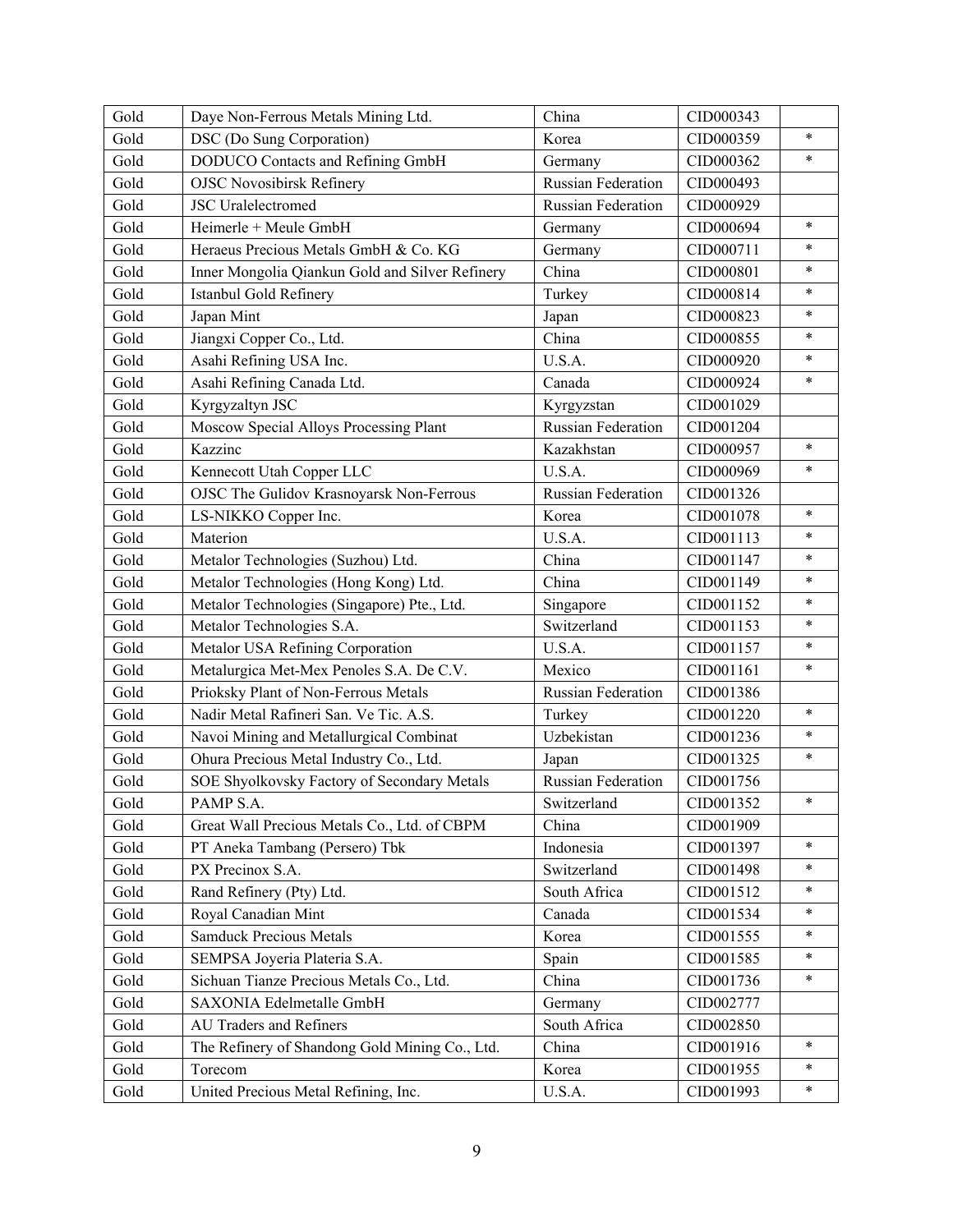| Gold | Valcambi S.A.                                     | Switzerland        | CID002003 | $\ast$ |
|------|---------------------------------------------------|--------------------|-----------|--------|
| Gold | Western Australian Mint (T/a The Perth Mint)      | Australia          | CID002030 | $\ast$ |
| Gold | Yamakin Co., Ltd.                                 | Japan              | CID002100 | $\ast$ |
| Gold | Yokohama Metal Co., Ltd.                          | Japan              | CID002129 | $\ast$ |
| Gold | Zhongyuan Gold Smelter of Zhongjin Gold           | China              | CID002224 | $\ast$ |
| Gold | Gold Refinery of Zijin Mining Group Co., Ltd.     | China              | CID002243 | $\ast$ |
| Gold | Umicore Precious Metals Thailand                  | Thailand           | CID002314 | $\ast$ |
| Gold | Geib Refining Corporation                         | U.S.A.             | CID002459 | $\ast$ |
| Gold | Atasay Kuyumculuk Sanayi Ve Ticaret A.S.          | Turkey             | CID000103 |        |
| Gold | MMTC-PAMP India Pvt., Ltd.                        | India              | CID002509 | $\ast$ |
| Gold | KGHM Polska Miedz Spolka Akcyjna                  | Poland             | CID002511 | $\ast$ |
| Gold | Ogussa Osterreichische Gold- und Silber GmbH      | Austria            | CID002779 | $\ast$ |
| Gold | <b>Advanced Chemical Company</b>                  | U.S.A.             | CID000015 | $\ast$ |
| Gold | Aida Chemical Industries Co., Ltd.                | Japan              | CID000019 | $\ast$ |
| Gold | LT Metal Ltd.                                     | Korea              | CID000689 | $\ast$ |
| Gold | Caridad                                           | Mexico             | CID000180 |        |
| Gold | Yunnan Copper Industry Co., Ltd.                  | China              | CID000197 |        |
| Gold | Refinery of Seemine Gold Co., Ltd.                | China              | CID000522 |        |
| Gold | Umicore S.A. Business Unit Precious Metals        | Belgium            | CID001980 | $\ast$ |
| Gold | Singway Technology Co., Ltd.                      | Taiwan             | CID002516 | $\ast$ |
| Gold | Emirates Gold DMCC                                | U.A.E.             | CID002561 | $\ast$ |
| Gold | T.C.A S.p.A                                       | Italy              | CID002580 | $\ast$ |
| Gold | Korea Zinc Co., Ltd.                              | Korea              | CID002605 | $\ast$ |
| Gold | Marsam Metals                                     | <b>Brazil</b>      | CID002606 | $\ast$ |
| Gold | <b>SAAMP</b>                                      | France             | CID002761 | $\ast$ |
| Gold | Italpreziosi                                      | Italy              | CID002765 | $\ast$ |
| Gold | Guoda Safina High-Tech Environmental Refinery     | China              | CID000651 |        |
| Gold | WIELAND Edelmetalle GmbH                          | Germany            | CID002778 | $\ast$ |
| Gold | Hangzhou Fuchunjiang Smelting Co., Ltd.           | China              | CID000671 |        |
| Gold | SungEel HiMetal Co., Ltd.                         | Korea              | CID002918 | $\ast$ |
| Gold | Planta Recuperadora de Metales SpA                | Chile              | CID002919 | $\ast$ |
| Gold | Safimet S.p.A                                     | Italy              | CID002973 | $\ast$ |
| Gold | Hunan Chenzhou Mining Co., Ltd.                   | China              | CID000767 |        |
| Gold | Hunan Guiyang yinxing Nonferrous Smelting Co.     | China              | CID000773 |        |
| Gold | HwaSeong CJ CO., LTD.                             | Korea              | CID000778 | $\ast$ |
| Gold | JSC Ekaterinburg Non-Ferrous Metal Processing     | Russian Federation | CID000927 |        |
| Gold | Kazakhmys Smelting LLC                            | Kazakhstan         | CID000956 |        |
| Gold | L'azurde Company For Jewelry                      | Saudi Arabia       | CID001032 |        |
| Gold | Lingbao Gold Co., Ltd.                            | China              | CID001056 |        |
| Gold | Lingbao Jinyuan Tonghui Refinery Co., Ltd.        | China              | CID001058 |        |
| Gold | Luoyang Zijin Yinhui Gold Refinery Co., Ltd.      | China              | CID001093 |        |
| Gold | Penglai Penggang Gold Industry Co., Ltd.          | China              | CID001362 |        |
| Gold | Sabin Metal Corp.                                 | U.S.A.             | CID001546 | $\ast$ |
| Gold | Samwon Metals Corp.                               | Korea              | CID001562 | *      |
| Gold | Shandong Tiancheng Biological Gold Industrial Co. | China              | CID001619 |        |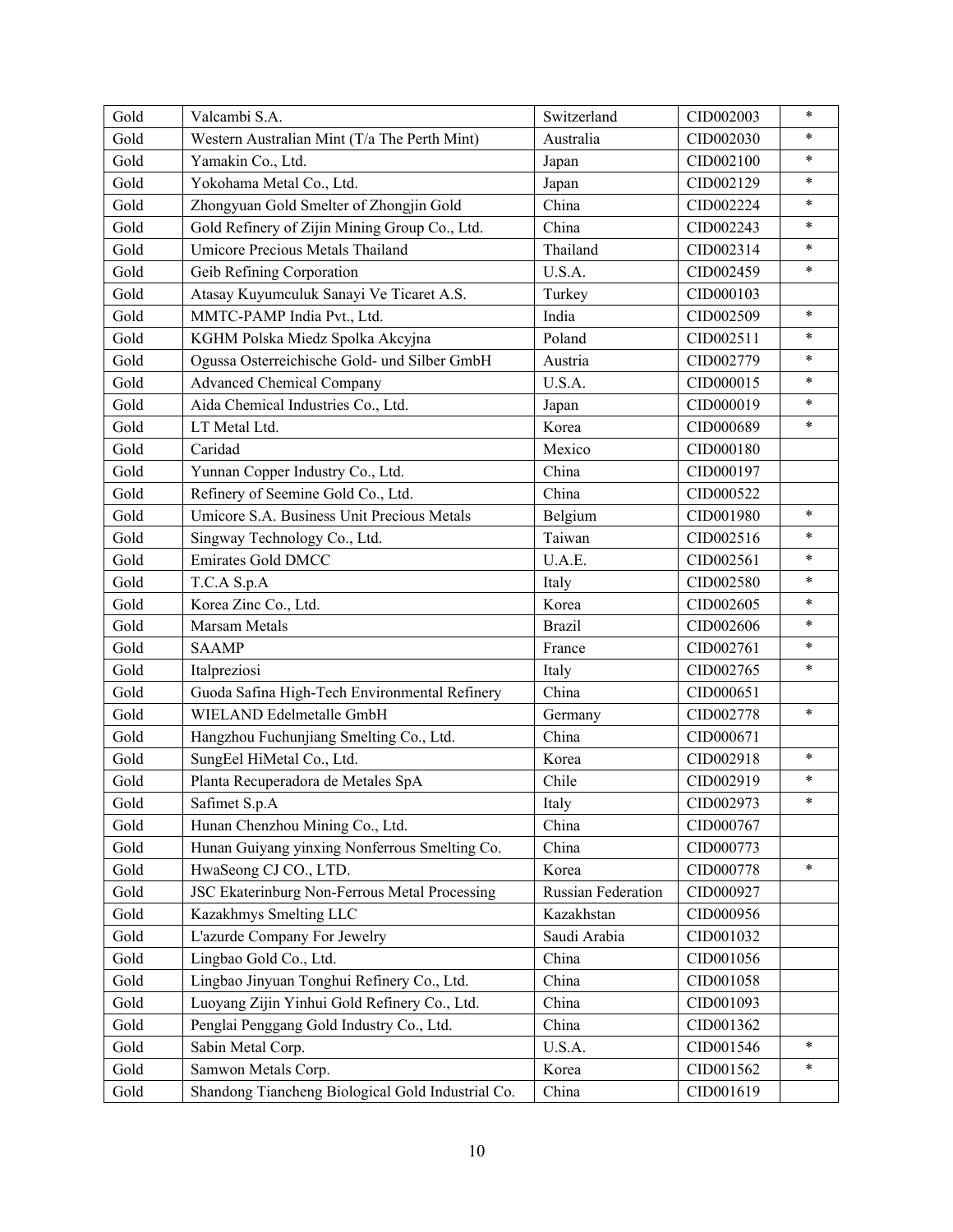| Gold | Tongling Nonferrous Metals Group Co., Ltd.            | China              | CID001947 |        |
|------|-------------------------------------------------------|--------------------|-----------|--------|
| Gold | Morris and Watson                                     | New Zealand        | CID002282 |        |
| Gold | Guangdong Jinding Gold Limited                        | China              | CID002312 |        |
| Gold | Fidelity Printers and Refiners Ltd.                   | Zimbabwe           | CID002515 |        |
| Gold | Shandong Humon Smelting Co., Ltd.                     | China              | CID002525 |        |
| Gold | <b>International Precious Metal Refiners</b>          | U.A.E.             | CID002562 |        |
| Gold | Kaloti Precious Metals                                | U.A.E.             | CID002563 |        |
| Gold | Sudan Gold Refinery                                   | Sudan              | CID002567 |        |
| Gold | Fujairah Gold FZC                                     | U.A.E.             | CID002584 |        |
| Gold | <b>SAFINA A.S.</b>                                    | Czechia            | CID002290 | $\ast$ |
| Gold | <b>Industrial Refining Company</b>                    | Belgium            | CID002587 |        |
| Gold | Shirpur Gold Refinery Ltd.                            | India              | CID002588 |        |
| Gold | Abington Reldan Metals, LLC                           | U.S.A.             | CID002708 |        |
| Gold | Sai Refinery                                          | India              | CID002853 |        |
| Gold | Al Etihad Gold Refinery DMCC                          | U.A.E.             | CID002560 | $\ast$ |
| Gold | Modeltech Sdn Bhd                                     | Malaysia           | CID002857 |        |
| Gold | Kyshtym Copper-Electrolytic Plant ZAO                 | Russian Federation | CID002865 |        |
| Gold | Super Dragon Technology Co., Ltd.                     | China              | CID001810 |        |
| Gold | Shenzhen Zhonghenglong Real Industry Co., Ltd.        | China              | CID002527 |        |
| Gold | Degussa Sonne / Mond Goldhandel GmbH                  | Germany            | CID002867 |        |
| Gold | Pease & Curren                                        | U.S.A.             | CID002872 | $\ast$ |
| Gold | REMONDIS PMR B.V.                                     | Netherlands        | CID002582 | $\ast$ |
| Gold | JALAN & Company                                       | India              | CID002893 |        |
| Gold | State Research Institute Center for Physical Sciences | Lithuania          | CID003153 |        |
| Gold | African Gold Refinery                                 | Uganda             | CID003185 |        |
| Gold | TOO Tau-Ken-Altyn                                     | Kazakhstan         | CID002615 | $\ast$ |
| Gold | Gold Coast Refinery                                   | Ghana              | CID003186 |        |
| Gold | QG Refining, LLC                                      | U.S.A.             | CID003324 |        |
| Gold | L'Orfebre S.A.                                        | Andorra            | CID002762 | $\ast$ |
| Gold | 8853 S.p.A.                                           | Italy              | CID002763 | $\ast$ |
| Gold | GCC Gujrat Gold Centre Pvt. Ltd.                      | India              | CID002852 | $***$  |
| Gold | Dijllah Gold Refinery FZC                             | U.A.E.             | CID003348 |        |
| Gold | CGR Metalloys Pvt Ltd.                                | India              | CID003382 |        |
| Gold | Sovereign Metals                                      | India              | CID003383 |        |
| Gold | <b>Bangalore Refinery</b>                             | India              | CID002863 | $\ast$ |
| Gold | Kundan Care Products Ltd.                             | India              | CID003463 |        |
| Gold | Emerald Jewel Industry India Limited (Unit 1)         | India              | CID003487 |        |
| Gold | Emerald Jewel Industry India Limited (Unit 2)         | India              | CID003488 |        |
| Gold | Emerald Jewel Industry India Limited (Unit 3)         | India              | CID003489 |        |
| Gold | Emerald Jewel Industry India Limited (Unit 4)         | India              | CID003490 |        |
| Gold | K.A. Rasmussen                                        | Norway             | CID003497 |        |
| Gold | Eco-System Recycling Co., Ltd. North Plant            | Japan              | CID003424 | $\ast$ |
| Gold | Eco-System Recycling Co., Ltd. West Plant             | Japan              | CID003425 | $\ast$ |
| Gold | Sellem Industries Ltd.                                | Mauritania         | CID003540 | $\ast$ |
| Gold | MD Overseas                                           | India              | CID003548 |        |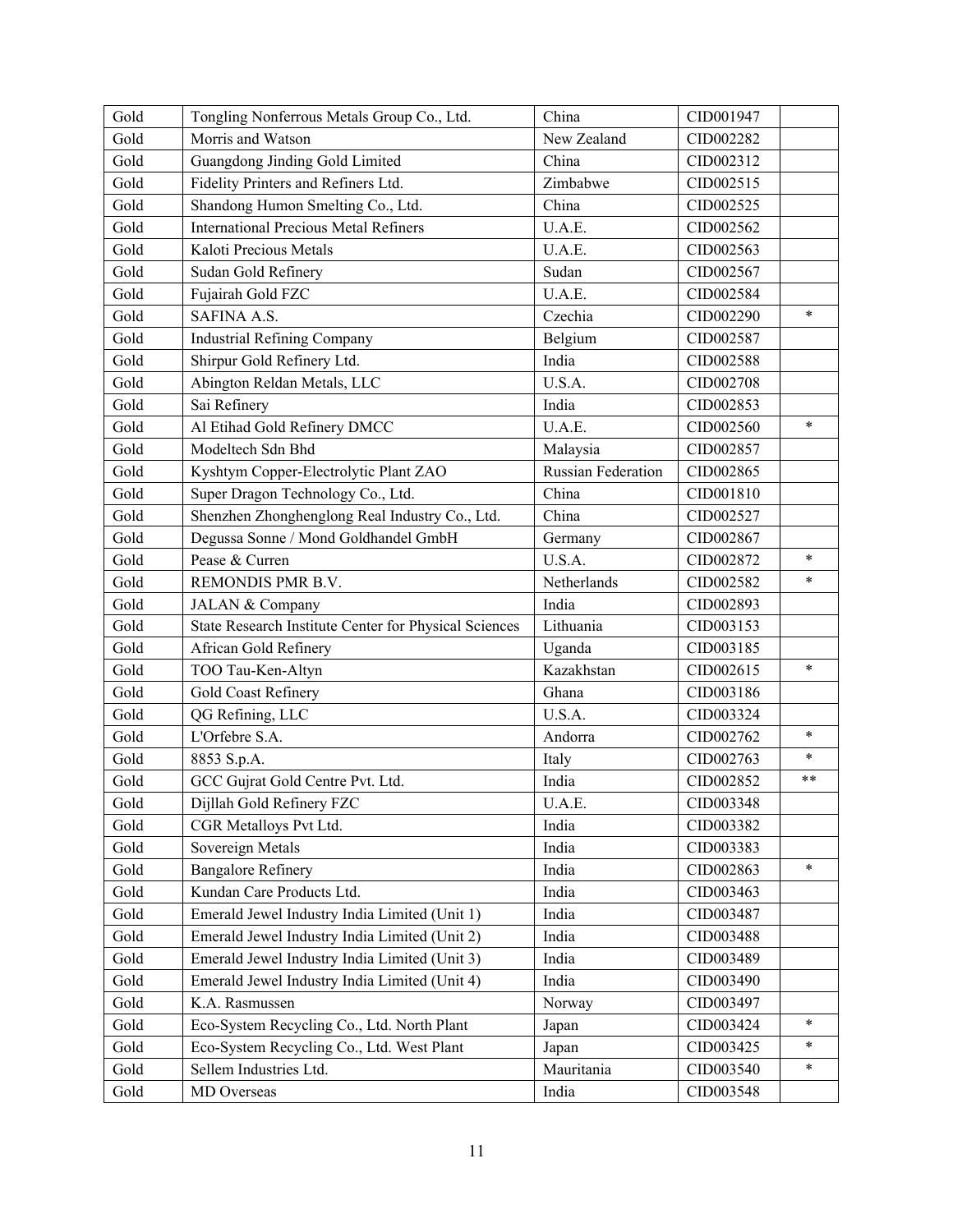| Gold     | Metallix Refining Inc.                            | U.S.A.                    | CID003557 |            |
|----------|---------------------------------------------------|---------------------------|-----------|------------|
| Gold     | Value Trading                                     | Belgium                   | CID003617 |            |
| Gold     | NH Recytech Company                               | Korea                     | CID003189 | $\ast$     |
| Gold     | C.I Metales Procesados Industriales SAS           | Colombia                  | CID003421 | $***$      |
| Gold     | <b>Augmont Enterprises Private Limited</b>        | India                     | CID003461 | $***$      |
| Gold     | <b>Alexy Metals</b>                               | U.S.A.                    | CID003500 | $\ast\ast$ |
| Gold     | Sancus ZFS (L'Orfebre, SA)                        | Colombia                  | CID003529 | $***$      |
| Gold     | Metal Concentrators SA (Pty) Ltd.                 | South Africa              | CID003575 | $\ast$     |
| Gold     | WEEEREFINING                                      | France                    | CID003615 | $***$      |
| Tantalum | F&X Electro-Materials Ltd.                        | China                     | CID000460 | $\ast$     |
| Tantalum | Changsha South Tantalum Niobium Co., Ltd.         | China                     | CID000211 | $\ast$     |
| Tantalum | Guangdong Zhiyuan New Material Co., Ltd.          | China                     | CID000616 | $\ast$     |
| Tantalum | JiuJiang JinXin Nonferrous Metals Co., Ltd.       | China                     | CID000914 | $\ast$     |
| Tantalum | Jiujiang Tanbre Co., Ltd.                         | China                     | CID000917 | $\ast$     |
| Tantalum | LSM Brasil S.A.                                   | <b>Brazil</b>             | CID001076 | $\ast$     |
| Tantalum | Metallurgical Products India Pvt., Ltd.           | India                     | CID001163 | $\ast$     |
| Tantalum | Mineracao Taboca S.A.                             | <b>Brazil</b>             | CID001175 | $\ast$     |
| Tantalum | Mitsui Mining and Smelting Co., Ltd.              | Japan                     | CID001192 | $\ast$     |
| Tantalum | <b>NPM Silmet AS</b>                              | Estonia                   | CID001200 | $\ast$     |
| Tantalum | Ningxia Orient Tantalum Industry Co., Ltd.        | China                     | CID001277 | $\ast$     |
| Tantalum | QuantumClean                                      | U.S.A.                    | CID001508 | $\ast$     |
| Tantalum | Yanling Jincheng Tantalum & Niobium Co., Ltd.     | China                     | CID001522 | $\ast$     |
| Tantalum | Solikamsk Magnesium Works OAO                     | <b>Russian Federation</b> | CID001769 | $\ast$     |
| Tantalum | Taki Chemical Co., Ltd.                           | Japan                     | CID001869 | $\ast$     |
| Tantalum | <b>Telex Metals</b>                               | U.S.A.                    | CID001891 | $\ast$     |
| Tantalum | Ulba Metallurgical Plant JSC                      | Kazakhstan                | CID001969 | $\ast$     |
| Tantalum | FIR Metals & Resource Ltd.                        | China                     | CID002505 | $\ast$     |
| Tantalum | Jiujiang Zhongao Tantalum & Niobium Co., Ltd.     | China                     | CID002506 | $\ast$     |
| Tantalum | <b>KEMET Blue Metals</b>                          | Mexico                    | CID002539 | $\ast$     |
| Tantalum | H.C. Starck Hermsdorf GmbH                        | Germany                   | CID002547 | $\ast$     |
| Tantalum | H.C. Starck Inc.                                  | U.S.A.                    | CID002548 | $\ast$     |
| Tantalum | H.C. Starck Ltd.                                  | Japan                     | CID002549 | $\ast$     |
| Tantalum | Global Advanced Metals Boyertown                  | U.S.A.                    | CID002557 | $\ast$     |
| Tantalum | Global Advanced Metals Aizu                       | Japan                     | CID002558 | $\ast$     |
| Tantalum | Hengyang King Xing Lifeng New Materials Co., Ltd. | China                     | CID002492 | $\ast$     |
| Tantalum | D Block Metals, LLC                               | U.S.A.                    | CID002504 | $\ast$     |
| Tantalum | XinXing HaoRong Electronic Material Co., Ltd.     | China                     | CID002508 | ∗          |
| Tantalum | Jiangxi Dinghai Tantalum & Niobium Co., Ltd.      | China                     | CID002512 | $\ast$     |
| Tantalum | H.C. Starck Co., Ltd.                             | Thailand                  | CID002544 | $\ast$     |
| Tantalum | H.C. Starck Tantalum and Niobium GmbH             | Germany                   | CID002545 | $\ast$     |
| Tantalum | H.C. Starck Smelting GmbH & Co. KG                | Germany                   | CID002550 | *          |
| Tantalum | Resind Industria e Comercio Ltda.                 | <b>Brazil</b>             | CID002707 | $\ast$     |
| Tantalum | Jiangxi Tuohong New Raw Material                  | China                     | CID002842 | $\ast$     |
| Tantalum | Exotech Inc.                                      | U.S.A.                    | CID000456 |            |
| Tantalum | Yancheng Jinye New Material Technology Co., Ltd.  | China                     | CID003583 | $\ast$     |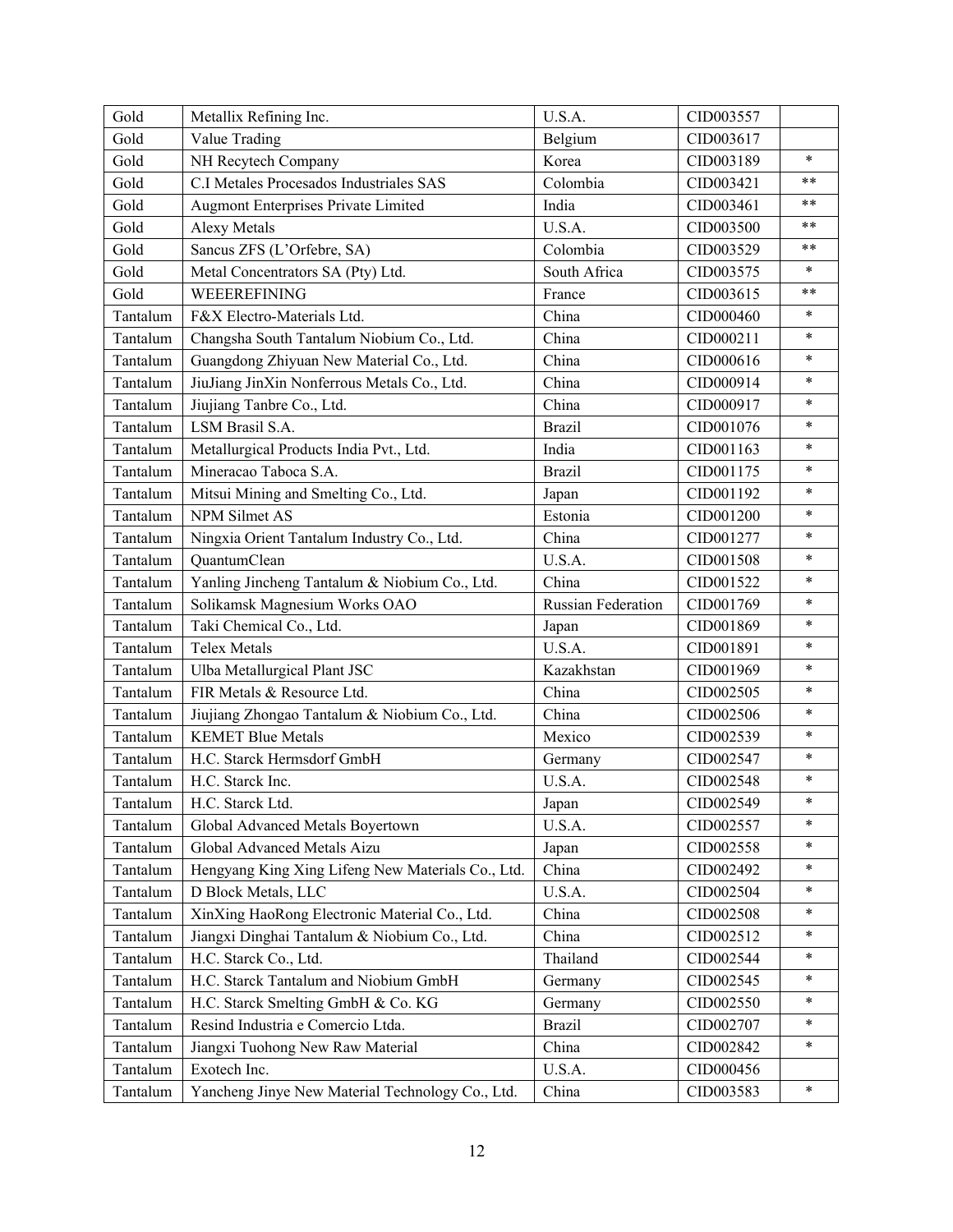| Tin | <b>EM Vinto</b>                                | Bolivia       | CID000438 | $\ast$     |
|-----|------------------------------------------------|---------------|-----------|------------|
| Tin | Gejiu Non-Ferrous Metal Processing Co., Ltd.   | China         | CID000538 | $\ast$     |
| Tin | Malaysia Smelting Corporation (MSC)            | Malaysia      | CID001105 | $\ast$     |
| Tin | Mineracao Taboca S.A.                          | <b>Brazil</b> | CID001173 | $\ast$     |
| Tin | Minsur                                         | Peru          | CID001182 | $\ast$     |
| Tin | Mitsubishi Materials Corporation               | Japan         | CID001191 | $\ast$     |
| Tin | PT Mitra Stania Prima                          | Indonesia     | CID001453 | $\ast$     |
| Tin | PT Refined Bangka Tin                          | Indonesia     | CID001460 | $\ast$     |
| Tin | PT Timah Tbk Kundur                            | Indonesia     | CID001477 | $\ast$     |
| Tin | PT Timah Tbk Mentok                            | Indonesia     | CID001482 | $\ast$     |
| Tin | Thaisarco                                      | Thailand      | CID001898 | $\ast$     |
| Tin | Metallo Belgium N.V.                           | Belgium       | CID002773 | $\ast$     |
| Tin | Alpha                                          | U.S.A.        | CID000292 | $\ast$     |
| Tin | Dowa                                           | Japan         | CID000402 | $\ast$     |
| Tin | Estanho de Rondonia S.A.                       | <b>Brazil</b> | CID000448 | $\ast$     |
| Tin | Fenix Metals                                   | Poland        | CID000468 | $\ast$     |
| Tin | China Tin Group Co., Ltd.                      | China         | CID001070 | $\ast$     |
| Tin | Metallic Resources, Inc.                       | U.S.A.        | CID001142 | $\ast$     |
| Tin | Jiangxi New Nanshan Technology Ltd.            | China         | CID001231 | $\ast$     |
| Tin | O.M. Manufacturing (Thailand) Co., Ltd.        | Thailand      | CID001314 | $\ast$     |
| Tin | Operaciones Metalurgicas S.A.                  | Bolivia       | CID001337 | $\ast$     |
| Tin | PT Artha Cipta Langgeng                        | Indonesia     | CID001399 | $\ast$     |
| Tin | Rui Da Hung                                    | Taiwan        | CID001539 | $\ast$     |
| Tin | Soft Metais Ltda.                              | <b>Brazil</b> | CID001758 | $\ast$     |
| Tin | Gejiu Yunxin Nonferrous Electrolysis Co., Ltd. | China         | CID001908 | $\ast$     |
| Tin | White Solder Metalurgia e Mineracao Ltda.      | <b>Brazil</b> | CID002036 | $\ast$     |
| Tin | Yunnan Chengfeng Non-ferrous Metals Co., Ltd.  | China         | CID002158 | $\ast$     |
| Tin | Magnu's Minerais Metais e Ligas Ltda.          | <b>Brazil</b> | CID002468 | $\ast$     |
| Tin | PT ATD Makmur Mandiri Jaya                     | Indonesia     | CID002503 | $\ast$     |
| Tin | Resind Industria e Comercio Ltda.              | <b>Brazil</b> | CID002706 | $\ast$     |
| Tin | Chenzhou Yunxiang Mining and Metallurgy Co.    | China         | CID000228 | $\ast$     |
| Tin | PT Aries Kencana Sejahtera                     | Indonesia     | CID000309 | $* *$      |
| Tin | Gejiu Zili Mining And Metallurgy Co., Ltd.     | China         | CID000555 | $\ast$     |
| Tin | PT Babel Inti Perkasa                          | Indonesia     | CID001402 | $\ast$     |
| Tin | PT Bukit Timah                                 | Indonesia     | CID001428 | $\ast\ast$ |
| Tin | PT Prima Timah Utama                           | Indonesia     | CID001458 | *          |
| Tin | PT Sariwiguna Binasentosa                      | Indonesia     | CID001463 | $\ast$     |
| Tin | PT Stanindo Inti Perkasa                       | Indonesia     | CID001468 | *          |
| Tin | PT Tinindo Inter Nusa                          | Indonesia     | CID001490 | $\ast$     |
| Tin | Yunnan Tin Company Limited                     | China         | CID002180 | $\ast$     |
| Tin | CV Venus Inti Perkasa                          | Indonesia     | CID002455 | $***$      |
| Tin | O.M. Manufacturing Philippines, Inc.           | Philippines   | CID002517 | $\ast$     |
| Tin | Metallo Spain S.L.U.                           | Spain         | CID002774 | $\ast$     |
| Tin | PT Sukses Inti Makmur                          | Indonesia     | CID002816 | $* *$      |
| Tin | PT Menara Cipta Mulia                          | Indonesia     | CID002835 | $\ast$     |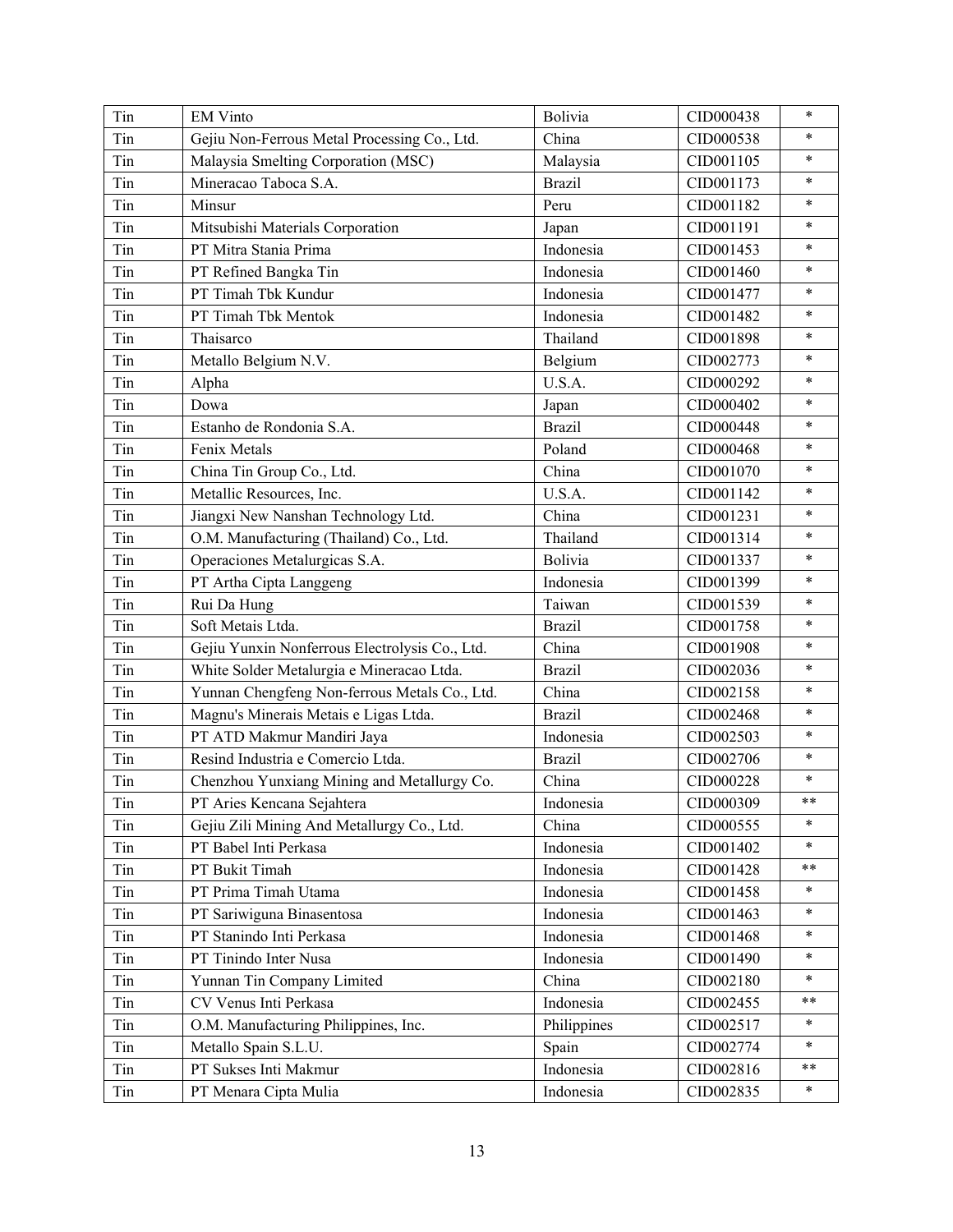| Tin      | HuiChang Hill Tin Industry Co., Ltd.             | China                     | CID002844 | $\ast$ |
|----------|--------------------------------------------------|---------------------------|-----------|--------|
| Tin      | Guangdong Hanhe Non-Ferrous Metal Co., Ltd.      | China                     | CID003116 | $\ast$ |
| Tin      | Chifeng Dajingzi Tin Industry Co., Ltd.          | China                     | CID003190 | $\ast$ |
| Tin      | PT Bangka Serumpun                               | Indonesia                 | CID003205 | $\ast$ |
| Tin      | Thai Nguyen Mining and Metallurgy Co., Ltd.      | Viet Nam                  | CID002834 | $\ast$ |
| Tin      | Tin Technology & Refining                        | U.S.A.                    | CID003325 | $\ast$ |
| Tin      | Ma'anshan Weitai Tin Co., Ltd.                   | China                     | CID003379 | $\ast$ |
| Tin      | PT Babel Surya Alam Lestari                      | Indonesia                 | CID001406 | $\ast$ |
| Tin      | PT Cipta Persada Mulia                           | Indonesia                 | CID002696 | $\ast$ |
| Tin      | Super Ligas                                      | <b>Brazil</b>             | CID002756 | $* *$  |
| Tin      | PT Rajawali Rimba Perkasa                        | Indonesia                 | CID003381 | $\ast$ |
| Tin      | Luna Smelter, Ltd.                               | Rwanda                    | CID003387 | $\ast$ |
| Tin      | PT Mitra Sukses Globalindo                       | Indonesia                 | CID003449 | $***$  |
| Tin      | Novosibirsk Processing Plant Ltd.                | <b>Russian Federation</b> | CID001305 | $\ast$ |
| Tin      | PT Timah Nusantara                               | Indonesia                 | CID001486 | $***$  |
| Tin      | Gejiu Kai Meng Industry and Trade LLC            | China                     | CID000942 |        |
| Tin      | Melt Metais e Ligas S.A.                         | <b>Brazil</b>             | CID002500 |        |
| Tin      | PT Belitung Industri Sejahtera                   | Indonesia                 | CID001421 |        |
| Tin      | PT Panca Mega Persada                            | Indonesia                 | CID001457 |        |
| Tin      | PT Tommy Utama                                   | Indonesia                 | CID001493 |        |
| Tin      | VQB Mineral and Trading Group JSC                | Viet Nam                  | CID002015 |        |
| Tin      | PT Tirus Putra Mandiri                           | Indonesia                 | CID002478 |        |
| Tin      | PT Masbro Alam Stania                            | Indonesia                 | CID003380 | $* *$  |
| Tin      | Electro-Mechanical Facility of the Cao Bang      | Viet Nam                  | CID002572 |        |
| Tin      | Nghe Tinh Non-Ferrous Metals Joint Stock Company | Viet Nam                  | CID002573 |        |
| Tin      | Tuyen Quang Non-Ferrous Metals Stock Company     | Viet Nam                  | CID002574 |        |
| Tin      | CRM Fundicao De Metais E Comercio De             | <b>Brazil</b>             | CID003486 | $* *$  |
| Tin      | An Vinh Joint Stock Mineral Processing Company   | Viet Nam                  | CID002703 |        |
| Tin      | Modeltech Sdn Bhd                                | Malaysia                  | CID002858 |        |
| Tin      | Pongpipat Company Limited                        | Myanmar                   | CID003208 |        |
| Tin      | Dongguan CiEXPO Environmental Engineering Co.    | China                     | CID003356 |        |
| Tin      | Yunnan Yunfan Non-ferrous Metals Co., Ltd.       | China                     | CID003397 |        |
| Tin      | <b>CRM</b> Synergies                             | Spain                     | CID003524 | $\ast$ |
| Tin      | Precious Minerals and Smelting Limited           | India                     | CID003409 |        |
| Tin      | Gejiu City Fuxiang Industry and Trade Co., Ltd.  | China                     | CID003410 |        |
| Tin      | Fabrica Auricchio Industria e Comercio Ltda.     | <b>Brazil</b>             | CID003582 | $\ast$ |
| Tungsten | Chongyi Zhangyuan Tungsten Co., Ltd.             | China                     | CID000258 | $\ast$ |
| Tungsten | Hunan Chunchang Nonferrous Metals Co., Ltd.      | China                     | CID000769 | $\ast$ |
| Tungsten | Ganzhou Huaxing Tungsten Products Co., Ltd.      | China                     | CID000875 | $\ast$ |
| Tungsten | Xiamen Tungsten Co., Ltd.                        | China                     | CID002082 | $\ast$ |
| Tungsten | Jiangxi Xinsheng Tungsten Industry Co., Ltd.     | China                     | CID002317 | ∗      |
| Tungsten | Ganzhou Seadragon W & Mo Co., Ltd.               | China                     | CID002494 | $\ast$ |
| Tungsten | A.L.M.T. Corp.                                   | Japan                     | CID000004 | $\ast$ |
| Tungsten | Kennametal Huntsville                            | U.S.A.                    | CID000105 | $\ast$ |
| Tungsten | Global Tungsten & Powders Corp.                  | U.S.A.                    | CID000568 | *      |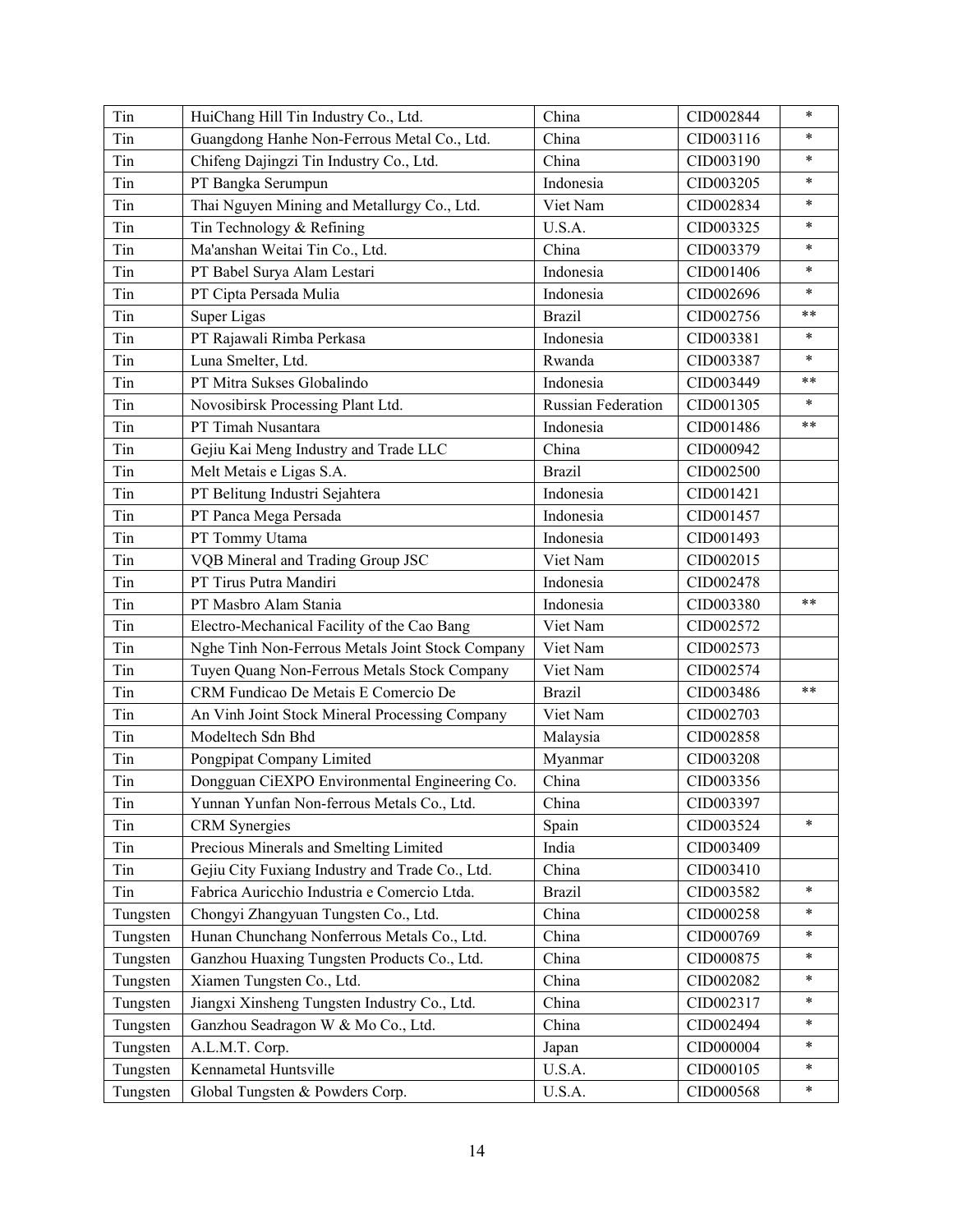| Tungsten | Hunan Chenzhou Mining Co., Ltd.                    | China                     | CID000766 | $\ast$     |
|----------|----------------------------------------------------|---------------------------|-----------|------------|
| Tungsten | Japan New Metals Co., Ltd.                         | Japan                     | CID000825 | $\ast$     |
| Tungsten | Kennametal Fallon                                  | U.S.A.                    | CID000966 | $\ast$     |
| Tungsten | Wolfram Bergbau und Hutten AG                      | Austria                   | CID002044 | $\ast$     |
| Tungsten | Ganzhou Jiangwu Ferrotungsten Co., Ltd.            | China                     | CID002315 | $\ast$     |
| Tungsten | Jiangxi Yaosheng Tungsten Co., Ltd.                | China                     | CID002316 | $\ast$     |
| Tungsten | Jiangxi Tonggu Non-ferrous Metallurgical Co., Ltd. | China                     | CID002318 | $\ast$     |
| Tungsten | Malipo Haiyu Tungsten Co., Ltd.                    | China                     | CID002319 | $\ast$     |
| Tungsten | Xiamen Tungsten (H.C.) Co., Ltd.                   | China                     | CID002320 | $\ast$     |
| Tungsten | Jiangxi Gan Bei Tungsten Co., Ltd.                 | China                     | CID002321 | $\ast$     |
| Tungsten | Chenzhou Diamond Tungsten Products Co., Ltd.       | China                     | CID002513 | $\ast$     |
| Tungsten | H.C. Starck Smelting GmbH & Co. KG                 | Germany                   | CID002542 | $\ast$     |
| Tungsten | Masan Tungsten Chemical LLC (MTC)                  | Viet Nam                  | CID002543 | $\ast$     |
| Tungsten | Jiangwu H.C. Starck Tungsten Products Co., Ltd.    | China                     | CID002551 | $\ast$     |
| Tungsten | Niagara Refining LLC                               | U.S.A.                    | CID002589 | $\ast$     |
| Tungsten | Hydrometallurg, JSC                                | Russian Federation        | CID002649 | $\ast$     |
| Tungsten | Guangdong Xianglu Tungsten Co., Ltd.               | China                     | CID000218 | $\ast$     |
| Tungsten | H.C. Starck Tungsten GmbH                          | Germany                   | CID002541 | $\ast$     |
| Tungsten | Unecha Refractory metals plant                     | <b>Russian Federation</b> | CID002724 | $\ast$     |
| Tungsten | Philippine Chuangxin Industrial Co., Inc.          | Philippines               | CID002827 | $\ast$     |
| Tungsten | Xinfeng Huarui Tungsten & Molybdenum Co., Ltd.     | China                     | CID002830 | $\ast$     |
| Tungsten | <b>ACL Metais Eireli</b>                           | <b>Brazil</b>             | CID002833 | $\ast$     |
| Tungsten | Moliren Ltd.                                       | Russian Federation        | CID002845 | $\ast$     |
| Tungsten | Asia Tungsten Products Vietnam Ltd.                | Viet Nam                  | CID002502 | $\ast$     |
| Tungsten | Ganzhou Haichuang Tungsten Co., Ltd.               | China                     | CID002645 | $\ast$     |
| Tungsten | KGETS Co., Ltd.                                    | Korea                     | CID003388 | $\ast$     |
| Tungsten | Fujian Ganmin RareMetal Co., Ltd.                  | China                     | CID003401 | $\ast$     |
| Tungsten | Lianyou Metals Co., Ltd.                           | Taiwan                    | CID003407 | $\ast$     |
| Tungsten | China Molybdenum Co., Ltd.                         | China                     | CID002641 | $\ast$     |
| Tungsten | JSC "Kirovgrad Hard Alloys Plant"                  | <b>Russian Federation</b> | CID003408 | $\ast$     |
| Tungsten | NPP Tyazhmetprom LLC                               | Russian Federation        | CID003416 | $\ast\ast$ |
| Tungsten | GEM Co., Ltd.                                      | China                     | CID003417 |            |
| Tungsten | Albasteel Industria e Comercio de Ligas Para Ltd.  | <b>Brazil</b>             | CID003427 | $* *$      |
| Tungsten | Cronimet Brasil Ltda                               | <b>Brazil</b>             | CID003468 | $\ast$     |
| Tungsten | CNMC (Guangxi) PGMA Co., Ltd.                      | China                     | CID000281 |            |
| Tungsten | Jiangxi Minmetals Gao'an Non-ferrous Metals Co.    | China                     | CID002313 | $\ast$     |
| Tungsten | Fujian Xinlu Tungsten                              | China                     | CID003609 | $\ast$     |
| Tungsten | OOO "Technolom" 2                                  | Russian Federation        | CID003612 | **         |
| Tungsten | OOO "Technolom" 1                                  | Russian Federation        | CID003614 | **         |
| Tungsten | Artek LLC                                          | Russian Federation        | CID003553 |            |

*Smelter and refinery facility names and locations as reported by the RMI.*

*\* Denotes smelters and refiners which are conformant to a responsible minerals sourcing validation program.* 

*\*\* Denotes smelters and refiners which are participating in a responsible minerals sourcing validation program.*